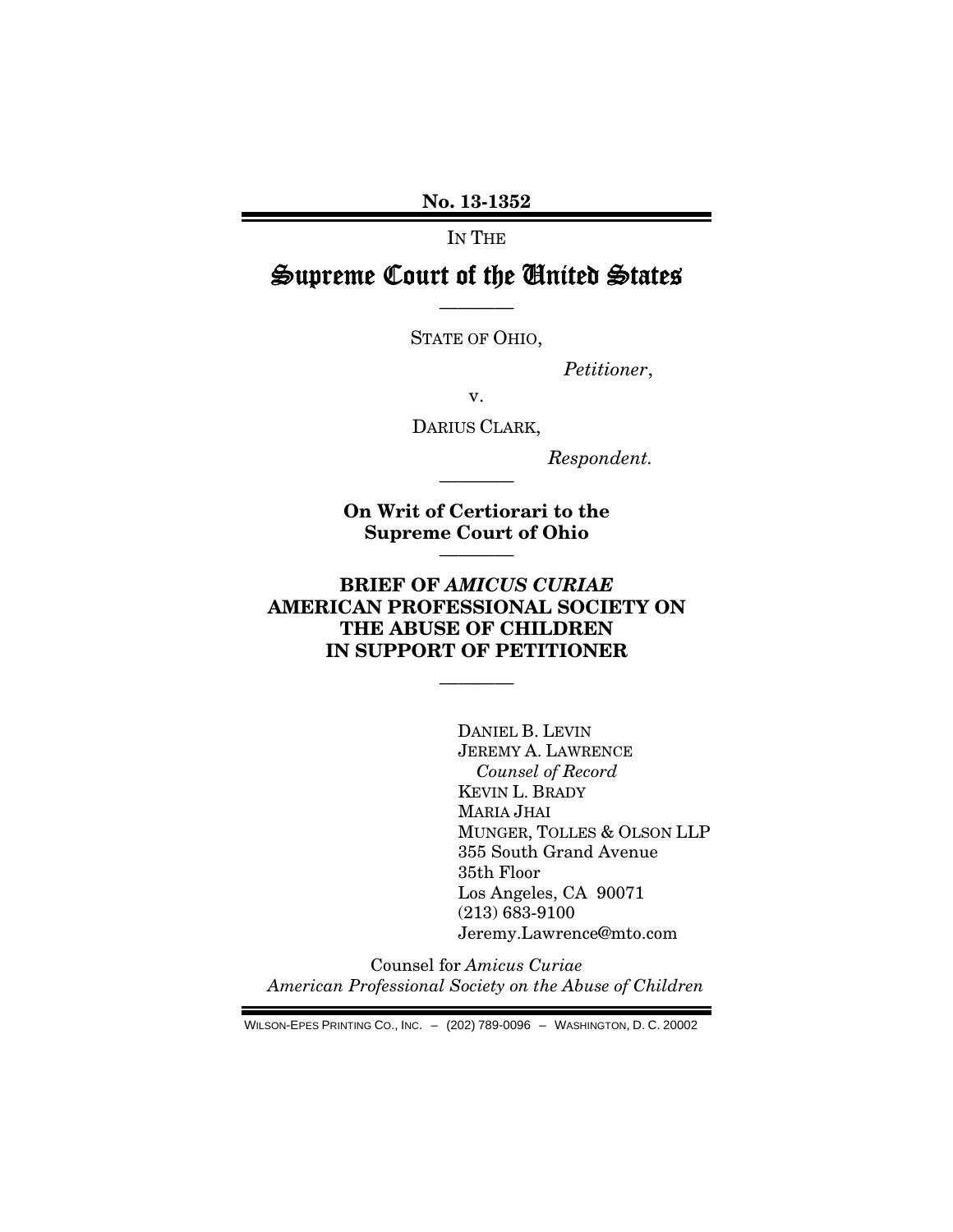# TABLE OF CONTENTS

|                                                                                                                                                 | Page           |
|-------------------------------------------------------------------------------------------------------------------------------------------------|----------------|
| INTEREST OF THE AMICUS CURIAE                                                                                                                   | $\mathbf{1}$   |
| SUMMARY OF ARGUMENT                                                                                                                             | $\overline{2}$ |
|                                                                                                                                                 | 5              |
| I. YOUNG CHILDREN'S DISCLOSURES<br>OF MALTREATMENT TO MANDATORY<br>REPORTERS ARE NON-TESTIMONIAL<br>UNDER THE PRIMARY-PURPOSE                   | 5              |
| A. Young Children Neither Expect Nor<br>Want Their Disclosures To Be Used                                                                       | 6              |
| 1. Young children do not appreciate<br>that their disclosures may be used<br>at trial because they do not fully<br>understand the legal system. | 6              |
| Many children do not want their<br>2.<br>disclosures to lead to criminal<br>punishment because of their<br>relationship with the abuser         | 9              |
| The Court has recognized that<br>3.<br>children often lack the same<br>purpose and understanding as                                             | 12             |
| B. Mandatory Reporters' Primary<br>Purpose Is To Protect Children-Not<br>To Create Evidence To Prosecute                                        |                |
|                                                                                                                                                 | 13             |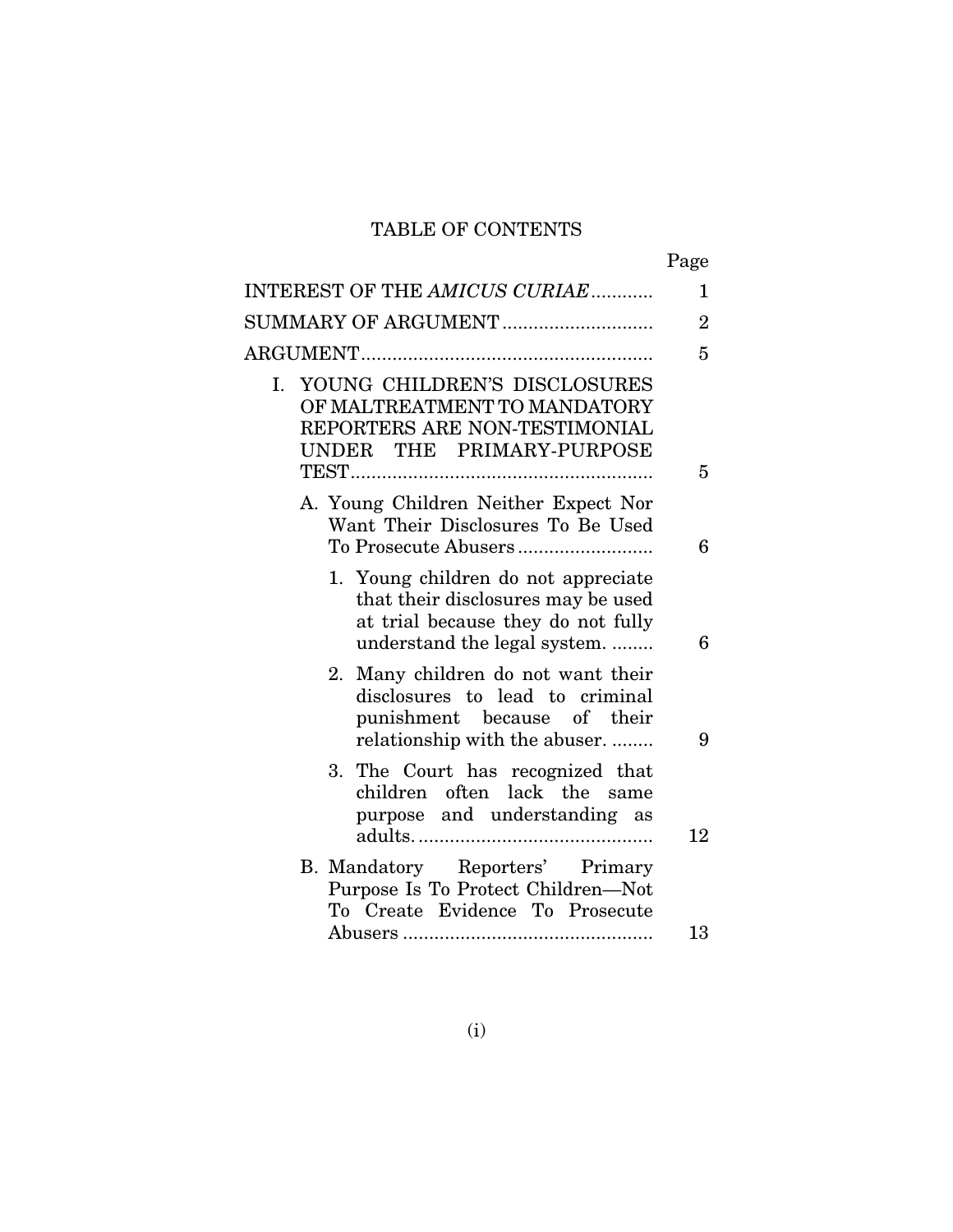# TABLE OF CONTENTS—Continued

| Page |
|------|
|      |

| 1. By statute, mandatory reporters'<br>primary purpose is to protect<br>children and rehabilitate the                                      | 14 |
|--------------------------------------------------------------------------------------------------------------------------------------------|----|
| 2. States carry out this statutory<br>purpose by investigating reports of<br>maltreatment with a focus on<br>protection and rehabilitation | 17 |
| 3. The Court has recognized the<br>distinction between a protective<br>and punitive purpose in defining                                    | 20 |
| II. THE CONCLUSION THAT YOUNG<br>CHILDREN'S DISCLOSURES ARE<br>NON-TESTIMONIAL WILL PROMOTE<br>ACCURACY IN ADJUDICATING MAL-               | 23 |
| A. It Will Encourage Accurate And Fair<br>Maltreatment Prosecutions                                                                        | 24 |
| B. It Will Also Improve The Quality Of<br>Maltreatment Investigations                                                                      | 28 |
|                                                                                                                                            | 30 |

ii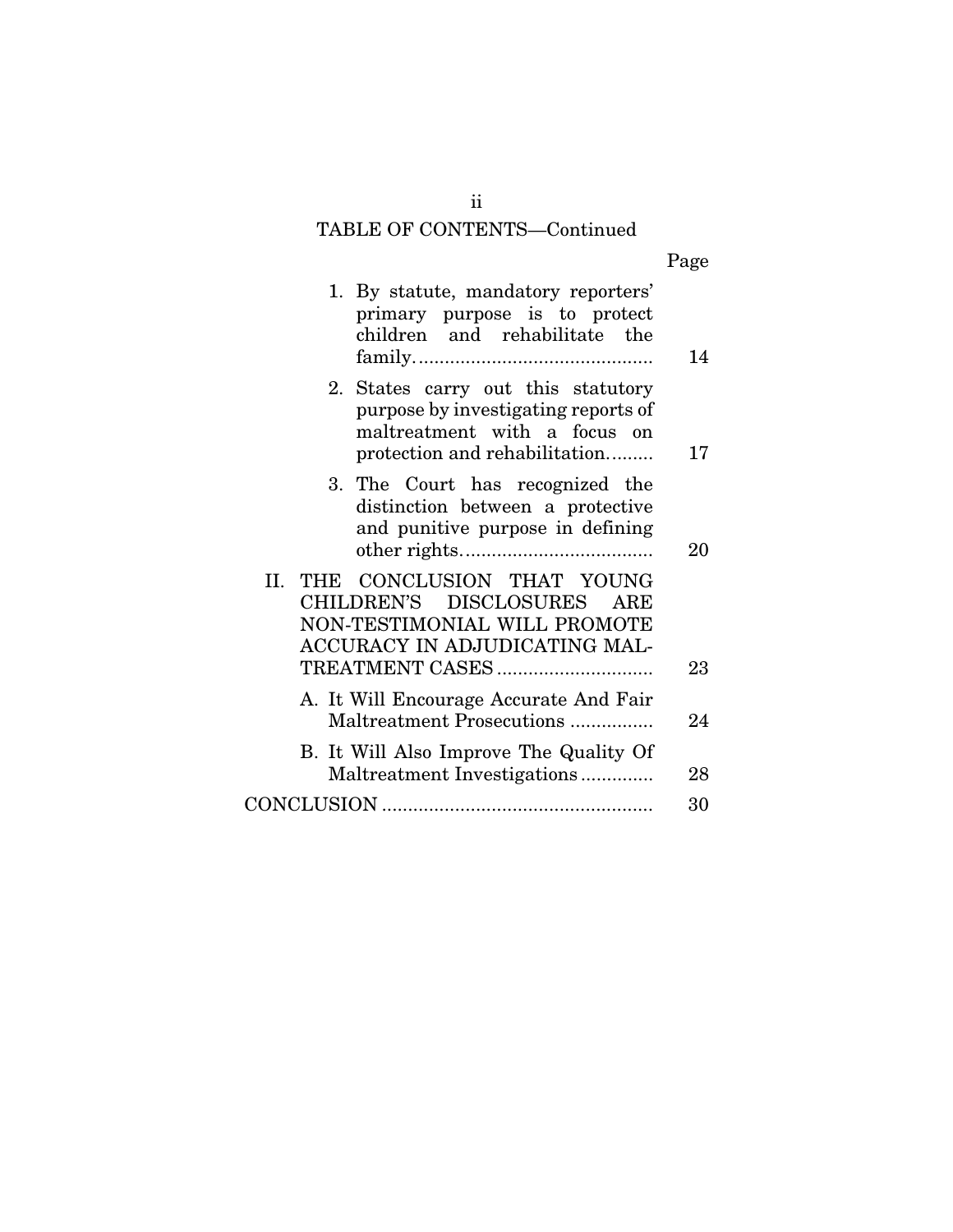# TABLE OF AUTHORITIES

| CASES                                                | Page(s)        |
|------------------------------------------------------|----------------|
| Allen v. Illinois,                                   | 21             |
| City of Indianapolis v. Edmond,                      | 21             |
| Crawford v. Washington,                              | $\overline{2}$ |
| Davis v. Washington,                                 | 3, 5           |
| Eddings v. Oklahoma,                                 | 12             |
| Gallegos v. Colorado,                                | 13             |
| Graham v. Florida,                                   | 12             |
| J.D.B. v. North Carolina,                            |                |
| Kansas v. Hendricks,                                 | 21             |
| Kaupp v. Texas,                                      | 13             |
| Kennedy v. Louisiana,                                | 10             |
| Lassiter v. Dep't of Soc.<br>Servs. of Durham Cnty., |                |
| Melendez-Diaz v. Massachusetts,                      | 18             |
|                                                      | 16             |

iii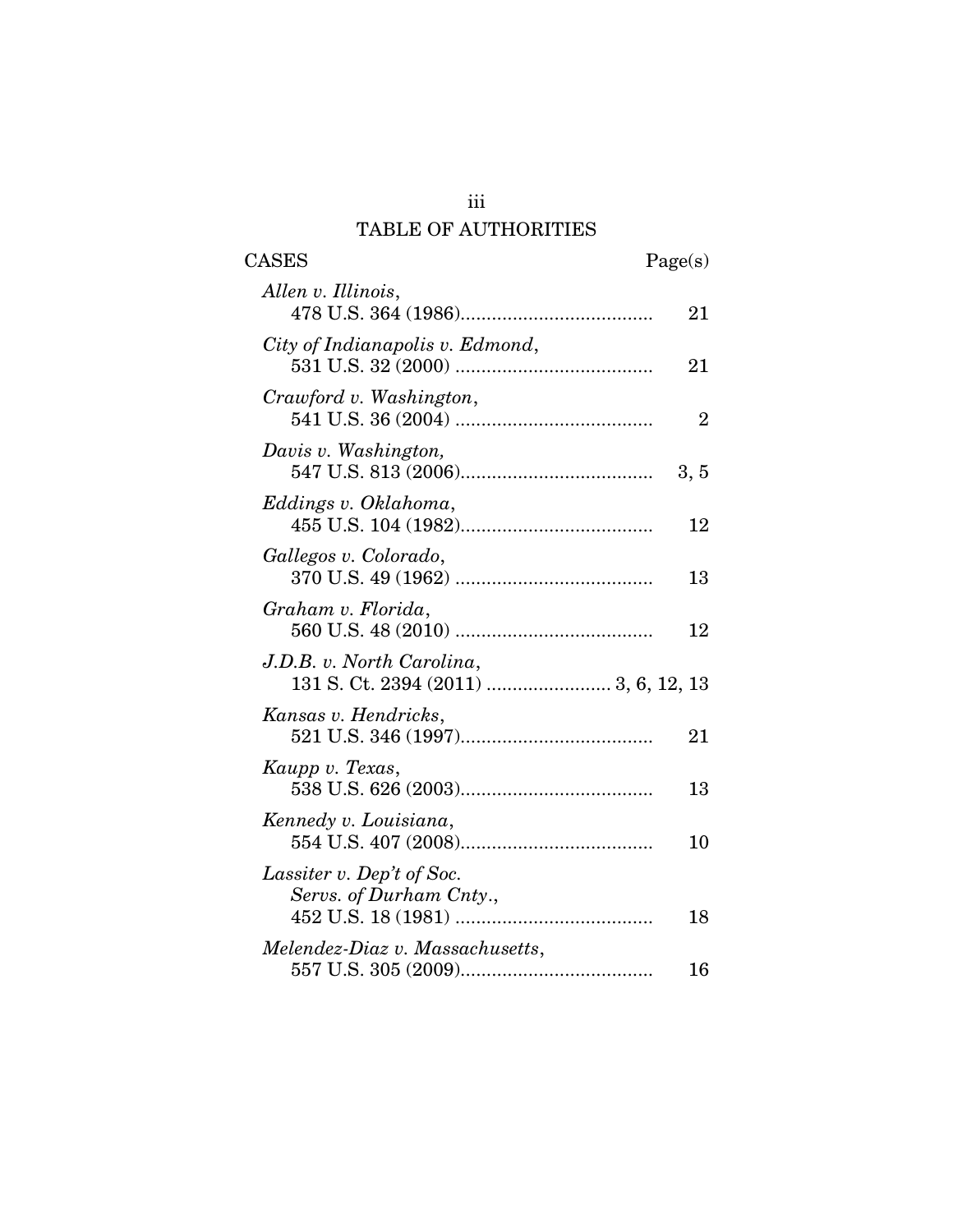# iv TABLE OF AUTHORITIES—Continued

| Michigan v. Bryant,                   |    |
|---------------------------------------|----|
| Miller v. Alabama,                    |    |
| Osborne v. Ohio,                      | 23 |
| Pennsylvania v. Ritchie,              |    |
| Prince v. Massachusetts,              | 22 |
| Roper v. Simmons,                     | 12 |
| Santosky v. Kramer,                   | 18 |
| Smith v. Doe,                         | 21 |
| Yarborough v. Alvarado,               | 13 |
| Yates v. Mansfield Bd. of Educ.,      | 15 |
| <b>STATUTES</b>                       |    |
|                                       | 14 |
| Alaska Stat. Ann. § 47.17.010  14, 15 |    |
|                                       | 16 |
|                                       | 14 |
|                                       | 14 |
|                                       |    |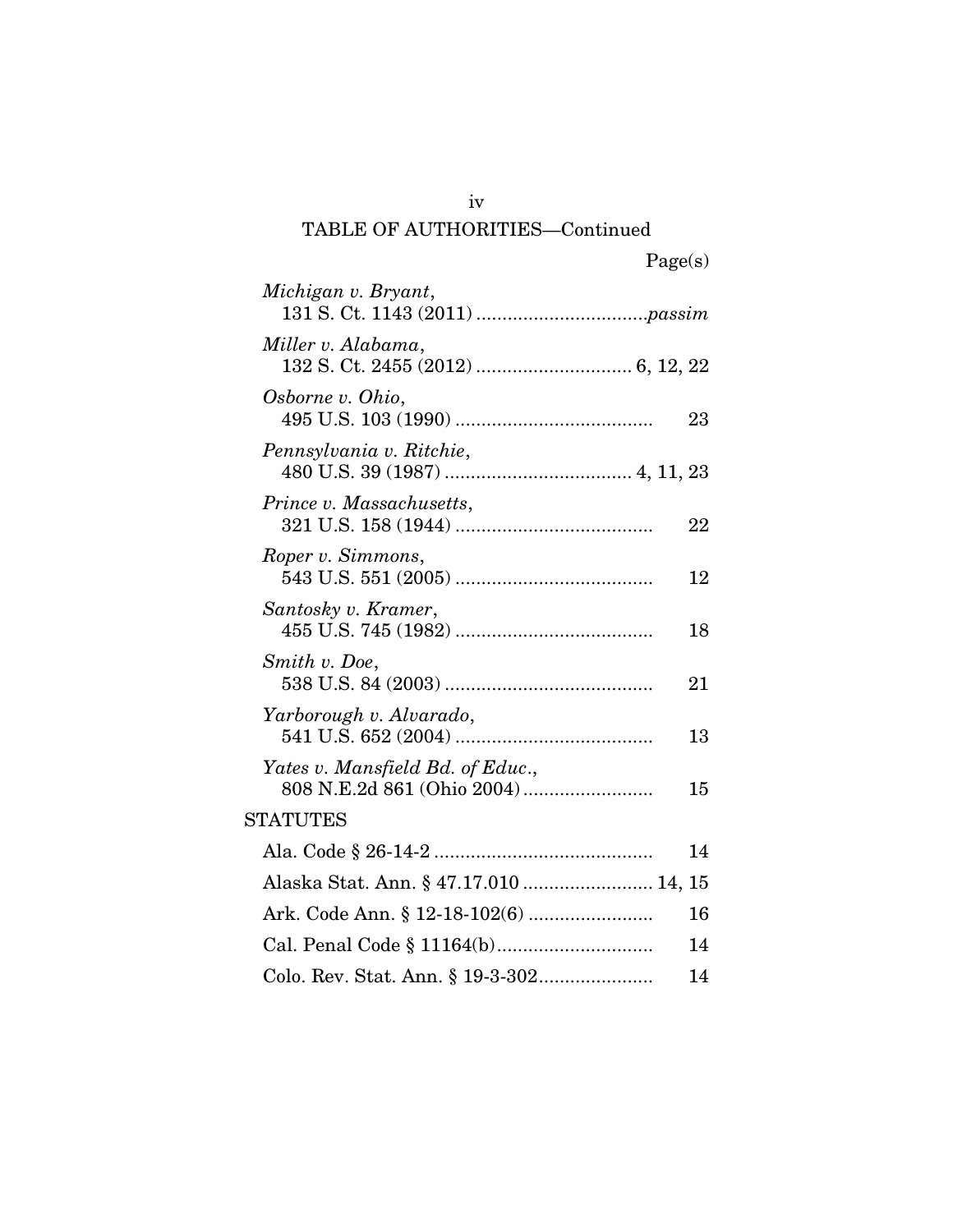# v TABLE OF AUTHORITIES—Continued

|                                         | 14 |
|-----------------------------------------|----|
| Conn. Gen. Stat. Ann. § 17a-101h        | 20 |
|                                         |    |
| Del. Code Ann. tit. 16, § 901 14, 15    |    |
|                                         |    |
| Idaho Code Ann. § 16-1601 14, 15        |    |
|                                         |    |
|                                         |    |
|                                         |    |
| Kan. Stat. Ann. § 38-2201  14, 15       |    |
|                                         |    |
| La. Child. Code Ann. art. 601 14, 15    |    |
|                                         | 15 |
|                                         | 16 |
| Me. Rev. Stat. tit. 22, § 4003  14, 15  |    |
| Mich. Comp. Laws Ann. § 722.628(5)      | 19 |
|                                         | 15 |
| Ohio Rev. Code Ann. $\S 2151.421(F)(1)$ | 19 |
|                                         | 14 |
|                                         | 14 |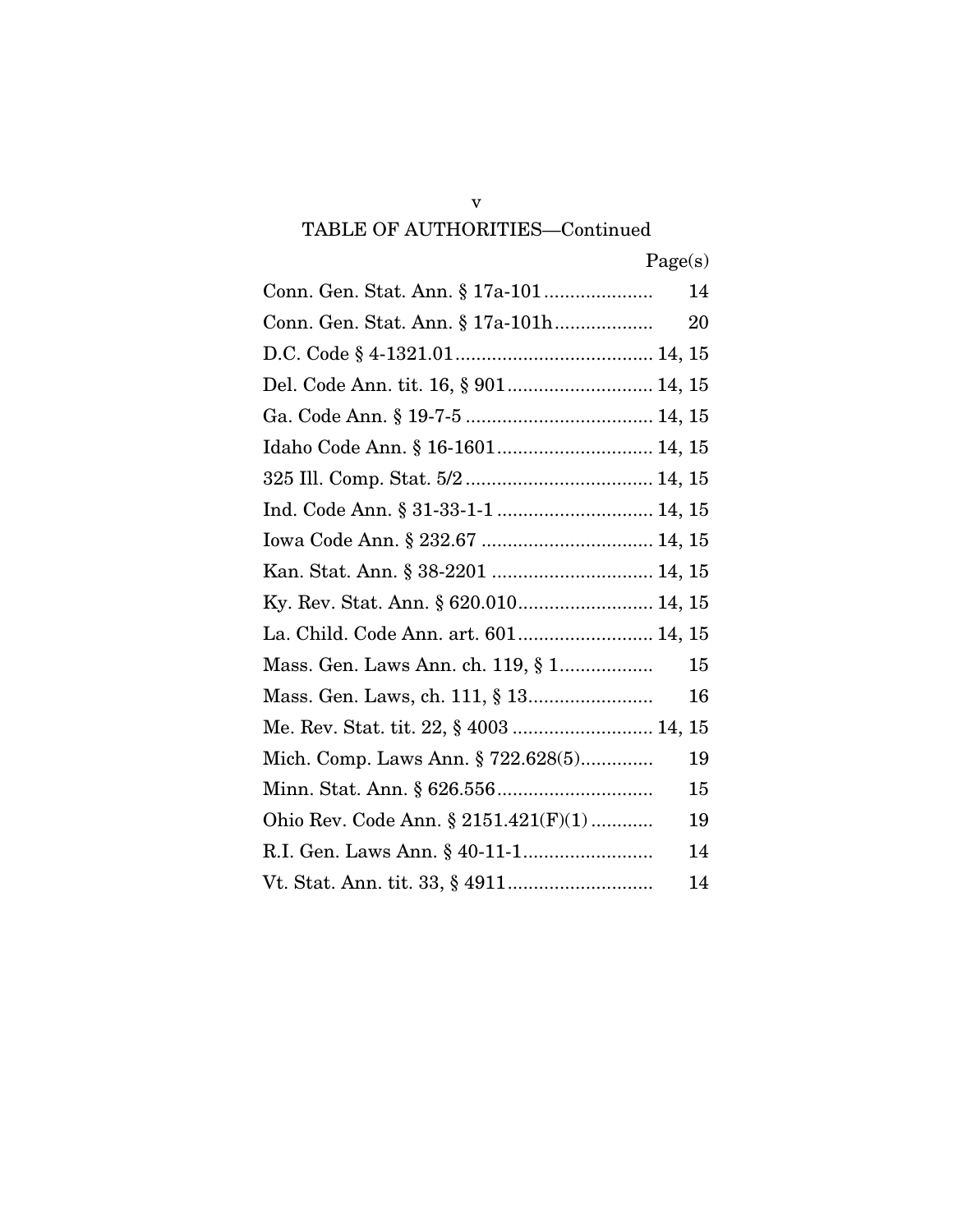# TABLE OF AUTHORITIES—Continued

# OTHER AUTHORITIES Page(s)

vi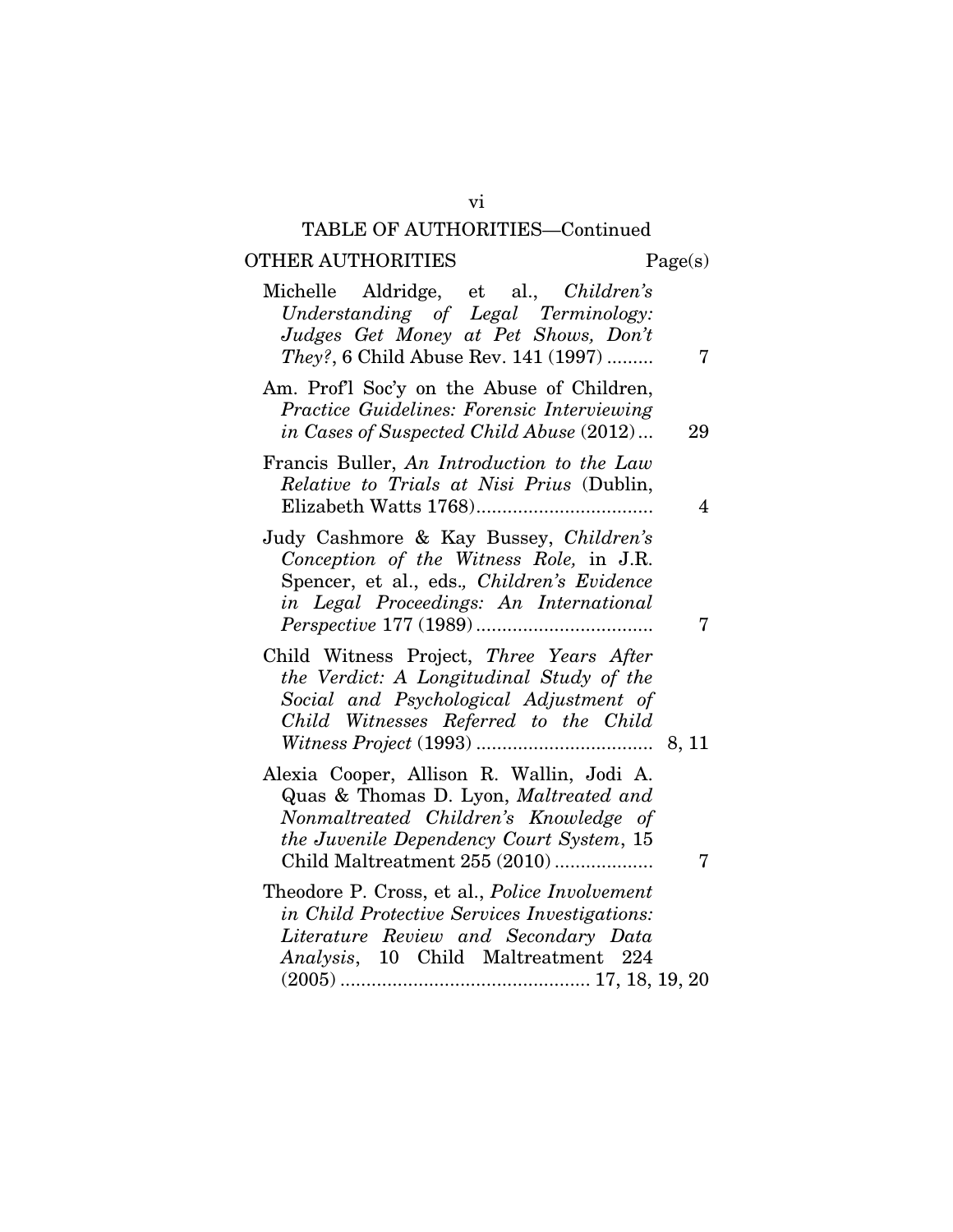# TABLE OF AUTHORITIES—Continued

| Theodore P. Cross, et al., <i>Prosecution of</i><br>Child Abuse: A Meta-Analysis of Rates of<br>Criminal Justice Decisions, 4 Trauma,                                                                  |                |
|--------------------------------------------------------------------------------------------------------------------------------------------------------------------------------------------------------|----------------|
| Kevin Durkin & Linda Jeffrey, The Salience<br>of the Uniform in Young Children's<br>Perception of Police Status, 5 Legal &<br>Criminological Psychol. 47 (2000)                                        | 9              |
| Angela D. Evans & Kang Lee, Emergence<br>of Lying in Very Young Children, 49<br>Developmental Psychol. 1958 (2013)                                                                                     | 25             |
| Angela D. Evans & Thomas D. Lyon,<br>Assessing Children's Competency to Take<br>the Oath in Court: The Influence of<br>Question-Type on Children's Accuracy, 36<br>L. & Hum. Behav. 195 (2012)  24, 26 |                |
| Xiangming Fang, et al., The Economic<br>Burden of Child Maltreatment in the<br>United States and Implications for<br>Prevention, 36 Child Abuse & Neglect 156                                          | $\overline{2}$ |
| Rhona H. Flin, et al., Children's Knowledge of<br>Court Proceedings, 80 British J. Psychol.                                                                                                            |                |
| Richard D. Friedman & Stephen J. Ceci, The<br>Child Quasi-Witness, U. Chi. L. Rev.,                                                                                                                    | 25             |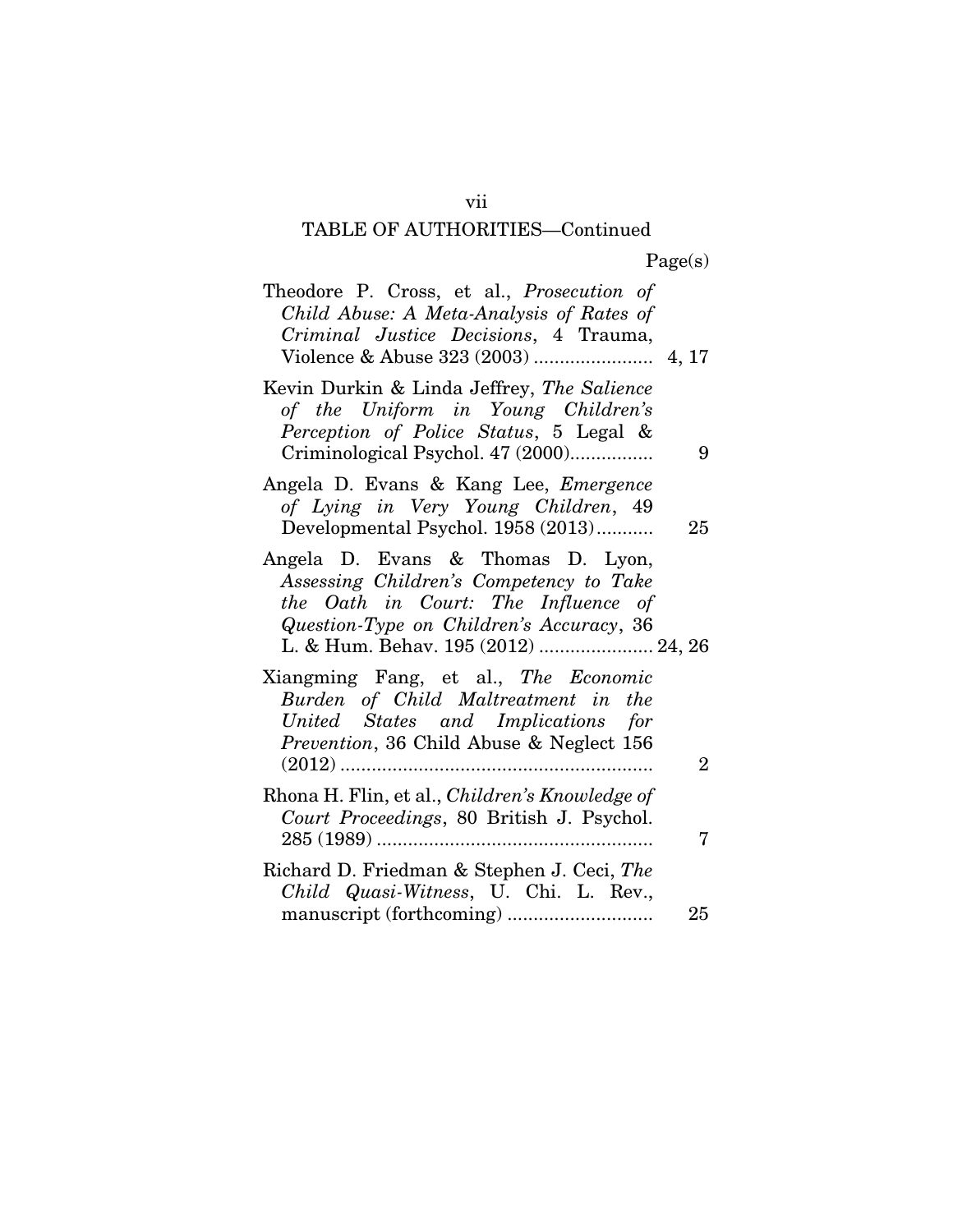## viii

# TABLE OF AUTHORITIES—Continued

|  | Page(s) |
|--|---------|
|  |         |

| Tina B. Goodman-Brown, et al., Why Children<br>Tell: A Model of Children's Disclosure of<br>Sexual Abuse, 27 Child Abuse & Neglect                                        | 10 |
|---------------------------------------------------------------------------------------------------------------------------------------------------------------------------|----|
| Gail S. Goodman, et al., Face-to-Face<br>Confrontation: Effects of Closed-Circuit<br>Technology on Children's Eyewitness<br>Testimony and Jurors' Decisions, 22 L. &      | 25 |
| Gail S. Goodman, et al., <i>Innovations for Child</i><br>Witnesses: A National Survey, 5 Psychol.                                                                         | 10 |
| Rochelle F. Hanson, et al., Factors Related to<br>the Reporting of Childhood Rape, 23 Child                                                                               | 11 |
| Irit Hershkowitz, Delayed Disclosure of<br>Alleged Child Sexual Abuse Victims in<br>Israel, 76 Am. J. Orthopsychiatry 444                                                 | 9  |
| Thomas D. Lyon & Julia Dente, Child<br>Witnesses and the Confrontation Clause,<br>102 J. Crim. L. & Criminology 1181 (2012) 9, 10                                         |    |
| Thomas D. Lyon & Angela D. Evans, Young<br>Children's Understanding That Promising<br>Guarantees Performance: The Effects of Age<br>and Maltreatment, 38 L. & Hum. Behav. | 27 |
| Thomas D. Lyon, Child Witnesses and the<br>Oath: Empirical Evidence, 73 S. Cal. L.                                                                                        |    |
|                                                                                                                                                                           | 27 |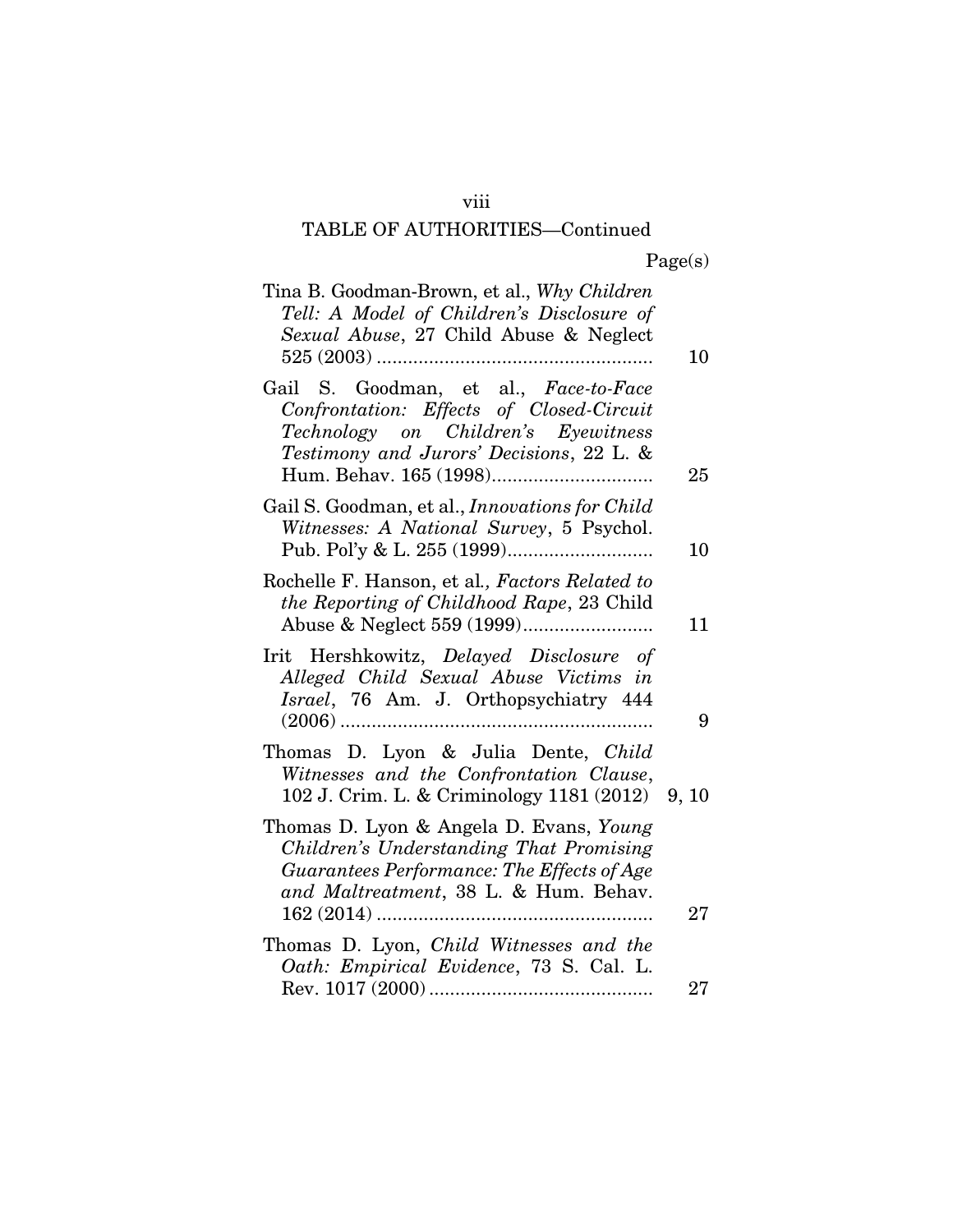# TABLE OF AUTHORITIES—Continued

| Thomas D. Lyon, et al., <i>Children's Reasoning</i><br>About Disclosing Adult Transgressions:<br>Effects of Maltreatment, Child Age, and<br>Adult Identity, 81 Child Dev. 1714 (2010)          | 10 |
|------------------------------------------------------------------------------------------------------------------------------------------------------------------------------------------------|----|
| Thomas D. Lyon, et al., Coaching, Truth<br>Induction, and Young Maltreated Children's<br>False Allegations and False Denials, 79<br>Child Development 914 (2008)                               | 27 |
| Thomas D. Lyon, et al., Right and Righteous:<br>Children's Incipient Understanding of True<br>and False Statements, 14 J. Cognition &                                                          | 27 |
| Lindsay C. Malloy, et al., Filial Dependency<br>and Recantation of Child Sexual Abuse<br>Allegations, 46 J. Am. Acad. Child &                                                                  | 11 |
| Catherine Maunsell, et al., What Happens in<br>Court? The Development of Understanding<br>of the Legal System in a Sample of Irish<br>Children and Adults, 21 Irish J. Psychol.<br>$215(2000)$ | 7  |
| John E.B. Myers, et al., Jurors' Perceptions of<br>Hearsay in Child Sexual Abuse Cases, 5<br>Psychol. Pub. Pol'y & L. 388 (1999)                                                               | 24 |
| John E.B. Myers, Myers on Evidence of<br>Interpersonal Violence, Child Maltreatment,<br>Intimate Partner Violence, Rape, Stalking,<br>And Elder Abuse (5th ed. 2012)                           | 29 |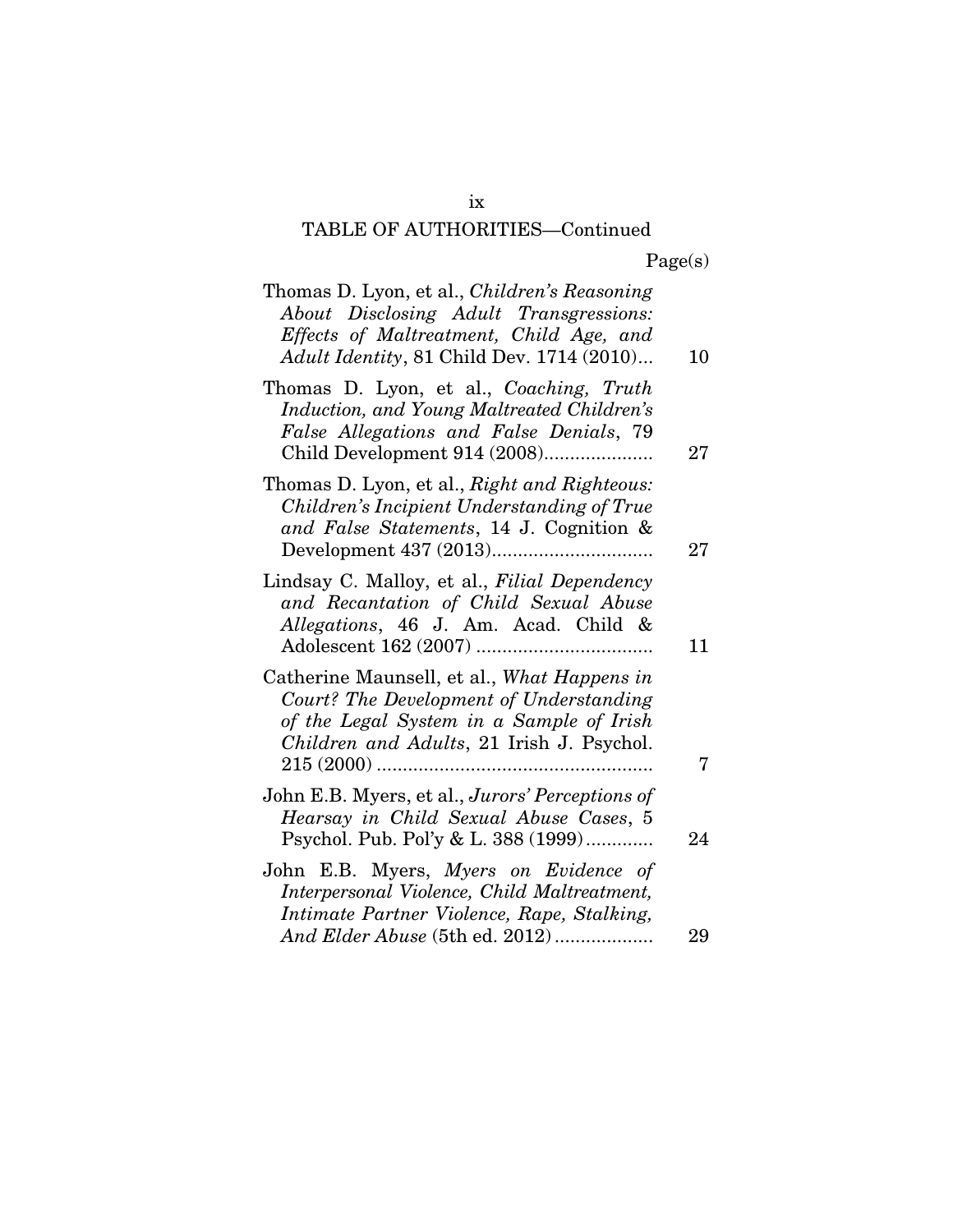## x TABLE OF AUTHORITIES—Continued

| Nat'l Ctr. for Prosecution of Child Abuse,<br>Investigation and Prosecution of Child                                                                                                                                  | 24   |
|-----------------------------------------------------------------------------------------------------------------------------------------------------------------------------------------------------------------------|------|
| Donna Pence & Charles Wilson, The Role of<br>Law Enforcement in the Response to Child<br>Abuse and Neglect (1992), available at<br>https://www.childwelfare.gov/pubs/userma                                           | 20   |
| Carole Peterson, Children's Autobiographical<br>Memory Across the Years: Forensic Implica-<br>tions of Childhood Amnesia and Eyewitness<br>Memory for Stressful Events, 32 Develop-<br>mental Rev. 283 (2012)  25, 27 |      |
| Martine B. Powell, et al., Children's<br>Perceptions of the Role of Police: A<br><i>Qualitative Study</i> , 10 Int'l J. of Police                                                                                     | 8    |
| Jodi A. Quas, et al., Do Jurors "Know" What<br>Isn't So About Child Witnesses?, 29 L. &                                                                                                                               | 28   |
| Myrna S. Raeder, <i>Distrusting Young Children</i><br>Who Allege Sexual Abuse: Why Stereotypes<br>Don't Die and Ways to Facilitate Child<br>Testimony, 16 Widener L. Rev. 239 (2010)                                  | 28   |
| Karen J. Saywitz, Children's Conceptions of<br>the Legal System: "Court Is a Place to Play<br>Basketball" in Stephen J. Ceci, et al., eds.,<br>Perspectives on Children's Testimony 131                               |      |
|                                                                                                                                                                                                                       | 7, 8 |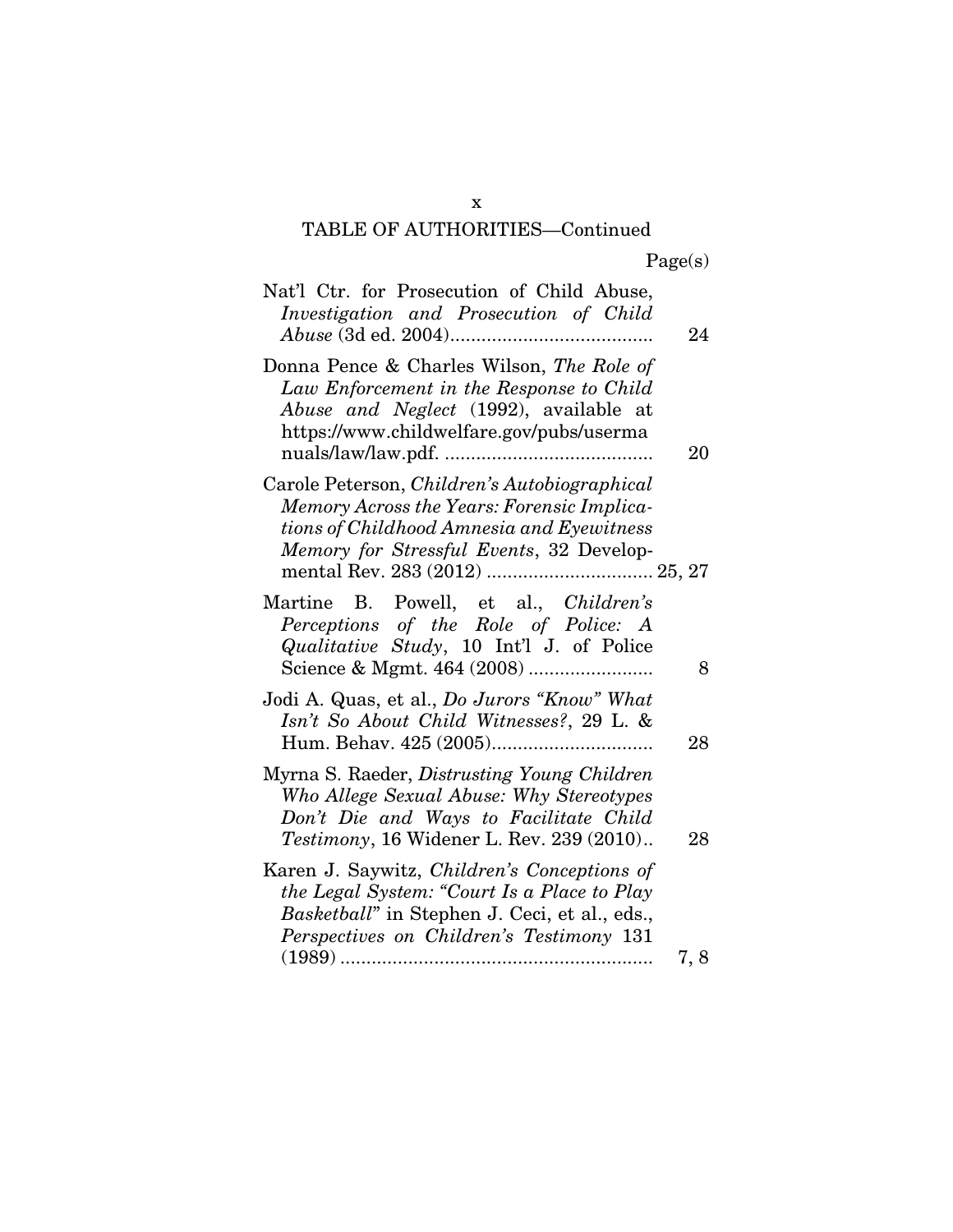# TABLE OF AUTHORITIES—Continued

| Karen Saywitz, et al., Children's Knowledge<br>of Legal Terminology, 14 Law & Hum.                                                                                                  |
|-------------------------------------------------------------------------------------------------------------------------------------------------------------------------------------|
| Daniel W. Smith, et al., Delay in Disclosure of<br>Childhood Rape: Results From A National<br>Survey, 24 Child Abuse & Neglect 273<br>11                                            |
| Marcia Sprague & Mark Hardin, Coordination<br>of Juvenile and Criminal Court Child<br>Abuse and Neglect Proceedings, 35 U.<br>Louisville J. Fam. L. 239 (1997)<br>18                |
| Stacia N. Stolzenberg & Thomas D. Lyon,<br>Evidence Summarized in Attorney's Closing<br>Arguments Predicts Acquittals in Criminal<br>Trials of Child Sexual Abuse, 19 Child<br>28   |
| Victoria Talwar, et al., Lying in the<br>Elementary School Years: Verbal Deception<br>and its Relation to Second-Order Belief<br>Understanding, 43 Developmental Psychol.<br>25     |
| Marcus Choi Tye, et al., The Willingness of<br>Children to Lie and the Assessment of<br>Credibility in an Ecologically Relevant<br>Laboratory Setting, 3 Applied Dev. Sci. 92<br>10 |
| U.S. Dep't of Health & Hum. Servs., Cross-<br>Reporting Among Responders to Child<br>Abuse and Neglect: Summary of State Laws                                                       |

xi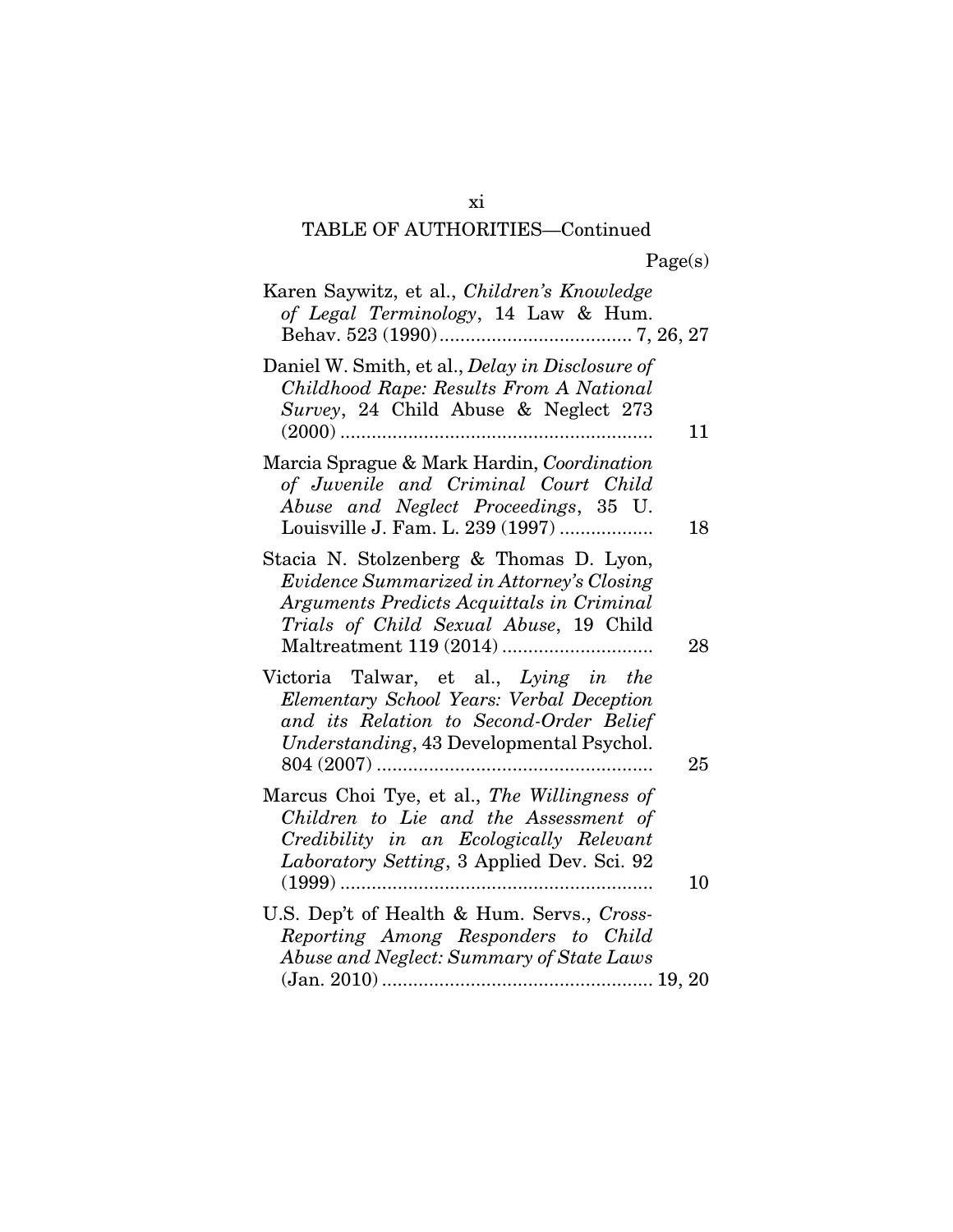# TABLE OF AUTHORITIES—Continued

| U.S. Dep't of Health & Hum. Servs., Working<br>with the Courts in Child Protection (2006),<br>available at https://www.childwelfare.gov/<br>pubs/usermanuals/courts/courts.pdf 17, 19                                                                                    |                |
|--------------------------------------------------------------------------------------------------------------------------------------------------------------------------------------------------------------------------------------------------------------------------|----------------|
| Frank E. Vandervort, Videotaping Investiga-<br>tive Interviews of Children in Cases of Child<br>Sexual Abuse: One Community's Approach,<br>96 J. Crim. L. & Criminology 1353 (2006)                                                                                      | 29             |
| Lindsay Wandrey, et al., <i>Maltreated Children's</i><br>Ability to Estimate Temporal Location<br>and Numerosity of Placement Changes<br>and Court Visits, 18 Psychol. Pub. Pol'y &                                                                                      | 26             |
| Amye Warren-Leubecker, et al., What Do<br>Children Know About the Legal System and<br>When Do They Know It? First Steps Down a<br>Less Traveled Path in Child Witness<br><i>Research</i> , in Stephen J. Ceci, et al., eds.,<br>Perspectives on Children's Testimony 158 | 8              |
| Christopher Wildeman, et al., The Prevalence<br>of Confirmed Maltreatment Among Ameri-<br>can Children, 2004-2011, 168 JAMA                                                                                                                                              |                |
|                                                                                                                                                                                                                                                                          | $\overline{2}$ |

xii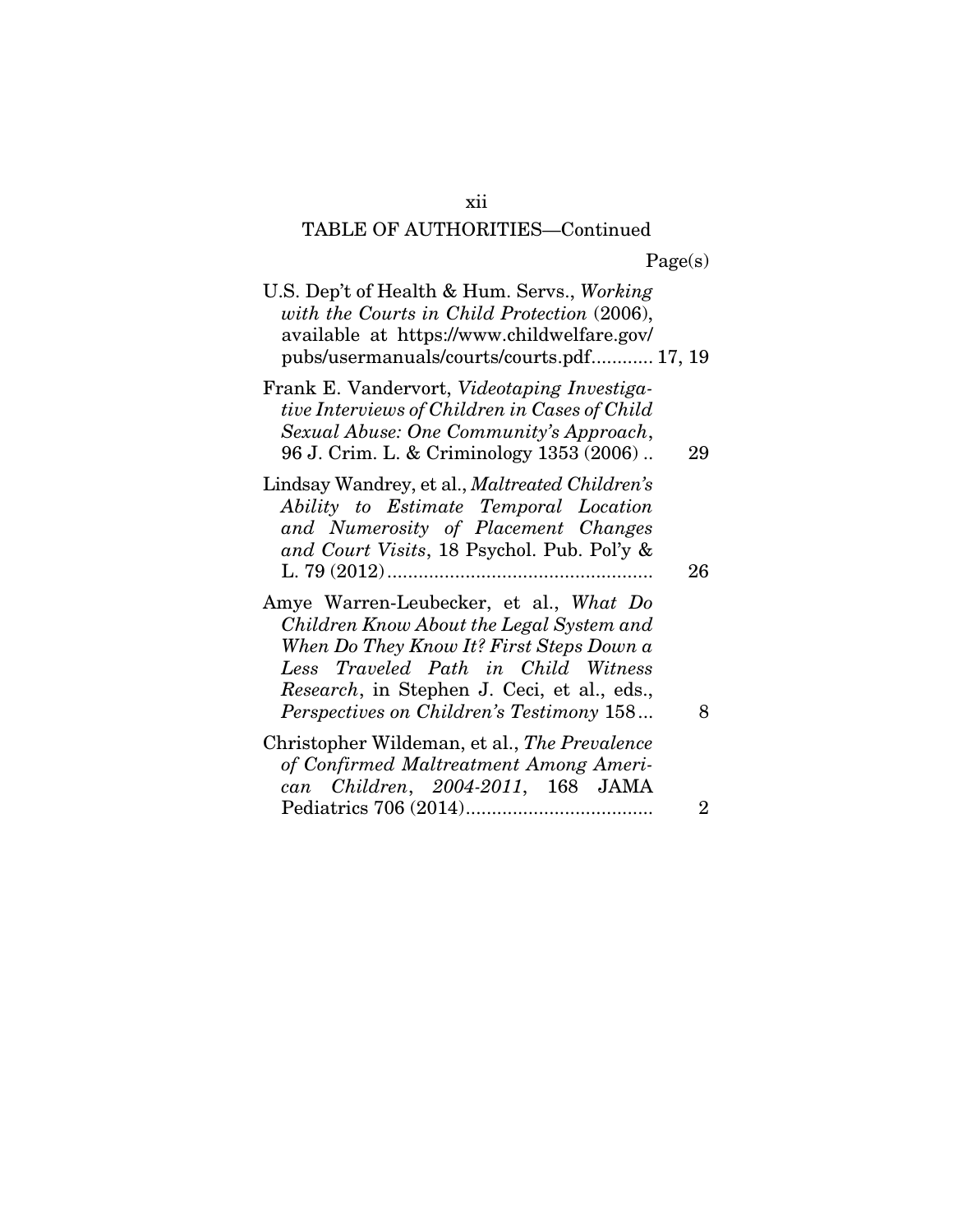#### INTEREST OF THE *AMICUS CURIAE*<sup>1</sup>

The American Professional Society on the Abuse of Children is the leading national organization for professionals who serve children and families affected by child maltreatment, which includes both abuse and neglect. As a multidisciplinary group of professionals, APSAC achieves its mission in a number of ways most notably through expert training and educational activities, policy leadership and collaboration, and consultation that emphasizes theoretically sound, evidence-based principles.

APSAC is a 27-year-old organization that has played a central role in developing professional guidelines that address child maltreatment and, as such, is well qualified to inform the Court about the nature of child maltreatment and the ways society acts to prevent it. APSAC is submitting this *amicus* brief to assist the Court in understanding the perspectives of children who disclose maltreatment and of mandatory reporters—such as teachers, doctors, and social workers—who have a statutory duty to report it. Both children and mandatory reporters act with the primary purpose of protecting against further harm.2

 <sup>1</sup> No counsel for a party authored this brief in whole or in part, nor did any person or entity, other than *amicus* and its counsel, make a monetary contribution to the preparation or submission of this brief. All parties have consented to this filing in letters that have been filed with the Clerk of the Court.

<sup>2</sup> *Amicus* acknowledges the assistance and contributions of Thomas D. Lyon, J.D., Ph.D., Judge Edward J. and Ruey L. Guiardo Chair in Law and Psychology, University of Southern California; and the assistance of Sam Brown, Barrett Hammond, and Scott Mills, members of the University of Southern California Gould School of Law, classes of 2015 and 2016.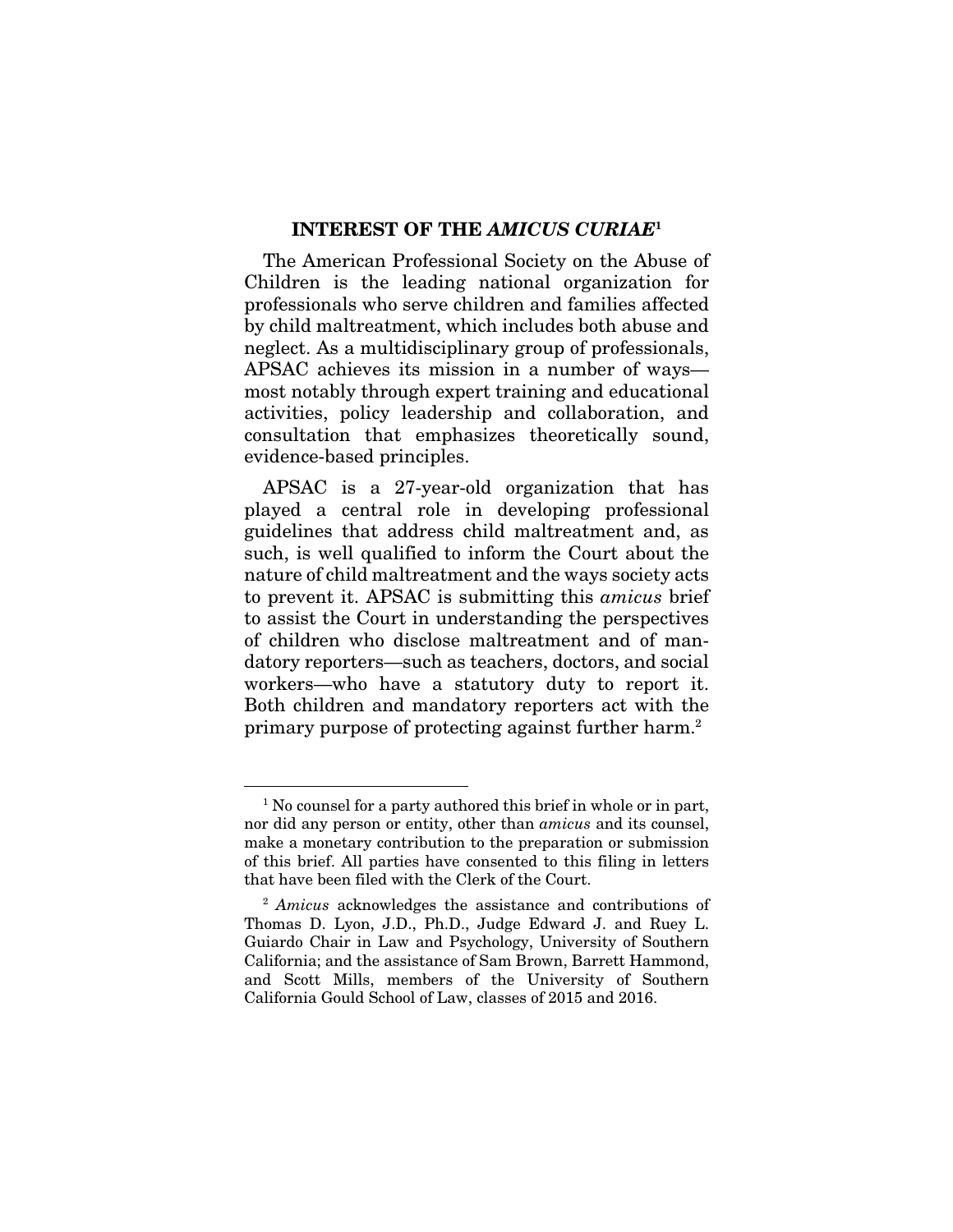#### SUMMARY OF ARGUMENT

Child maltreatment is a problem of staggering dimensions in our society. By the age of 18, one in eight children is a victim.<sup>3</sup> And the social consequences are huge. Aside from causing long-lasting physical and mental harm to the victims, maltreatment costs \$124 billion annually in the United States alone.<sup>4</sup>

To protect children, all fifty states have passed mandatory-reporting statutes. These statutes require certain individuals—teachers, social workers, therapists, doctors, and, in many states, everyone—to report suspected maltreatment to government agencies, including child-protective services or the police. These statutes play a key role in protecting children.

These statutes also raise important questions under the Confrontation Clause. The clause requires that "[i]n all criminal prosecutions, the accused shall enjoy the right . . . to be confronted with the witnesses against him." U.S. Const. amend. VI; *see Crawford v. Washington*, 541 U.S. 36, 53 (2004) (concluding that the Confrontation Clause bars "testimonial hearsay" absent an opportunity to cross-examine the declarant). The question in this case is whether a three-year-old's disclosure of abuse to his preschool teacher was testimonial and thus inadmissible in a criminal prosecution. More broadly, the question in cases across the country is whether young children's disclosures of maltreatment to mandatory reporters are testimonial.

 <sup>3</sup> Christopher Wildeman, et al., *The Prevalence of Confirmed Maltreatment Among American Children, 2004-2011*, 168 JAMA Pediatrics 706, 709 (2014).

<sup>4</sup> Xiangming Fang, et al., *The Economic Burden of Child Maltreatment in the United States and Implications for Prevention*, 36 Child Abuse & Neglect 156, 161 (2012).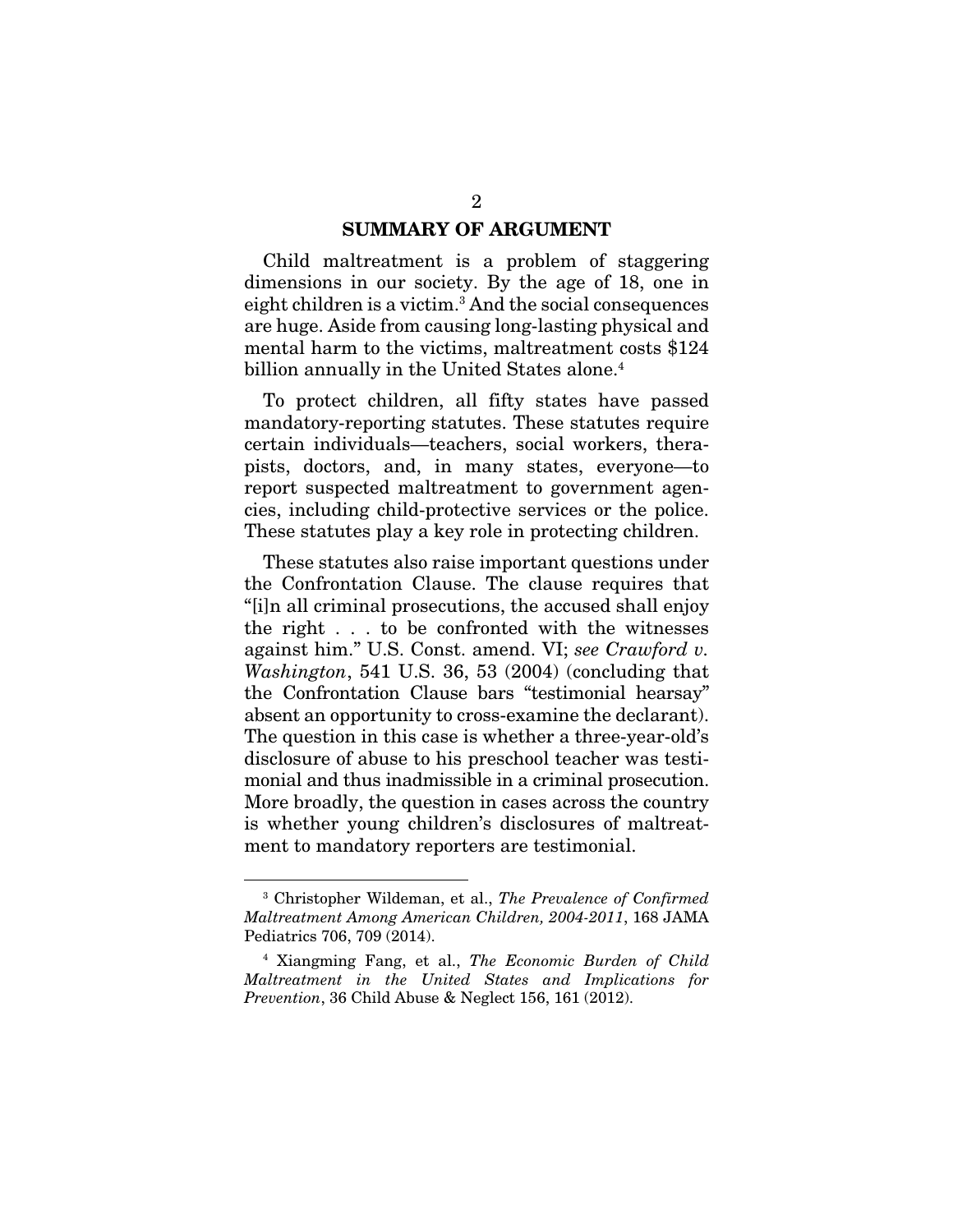The clear answer to these questions is no. As an initial matter, the Court has not decided whether statements to anyone other than the police can be testimonial. *Davis v. Washington*, 547 U.S. 813, 823 n.2 (2006). But even if they can be testimonial under the primary-purpose test—a test that the Court has applied solely to police interrogations—the answer is the same. This test defines statements as testimonial only if the primary purpose of the interrogation is to "creat[e] an out-of-court substitute for trial testimony." *Michigan v. Bryant*, 131 S. Ct. 1143, 1155 (2011). The perspectives of both the declarant and the questioner are relevant. *Id.* at 1160.

And from both perspectives—the young child's and the mandatory reporter's—these disclosures of maltreatment are not in any sense testimonial. Neither has the primary purpose of creating a substitute for trial testimony:

Children's primary purpose in disclosing maltreatment is to protect themselves and other victims from further harm. Young children have little or no understanding of the criminal-justice process. They do not recognize that their disclosures to mandatory reporters can be used in trial or, for that matter, that their disclosures can lead to trial at all. Children are most often mistreated by their caretakers, and in this context, they are particularly unlikely to anticipate or want their disclosures to lead to trial. As the Court has recognized, "children cannot be viewed simply as miniature adults." *J.D.B. v. North Carolina*, 131 S. Ct. 2394, 2397 (2011). And this is especially so when evaluating their primary purpose in disclosing maltreatment.

Mandatory reporters, for their part, also act with the primary purpose of protecting children—not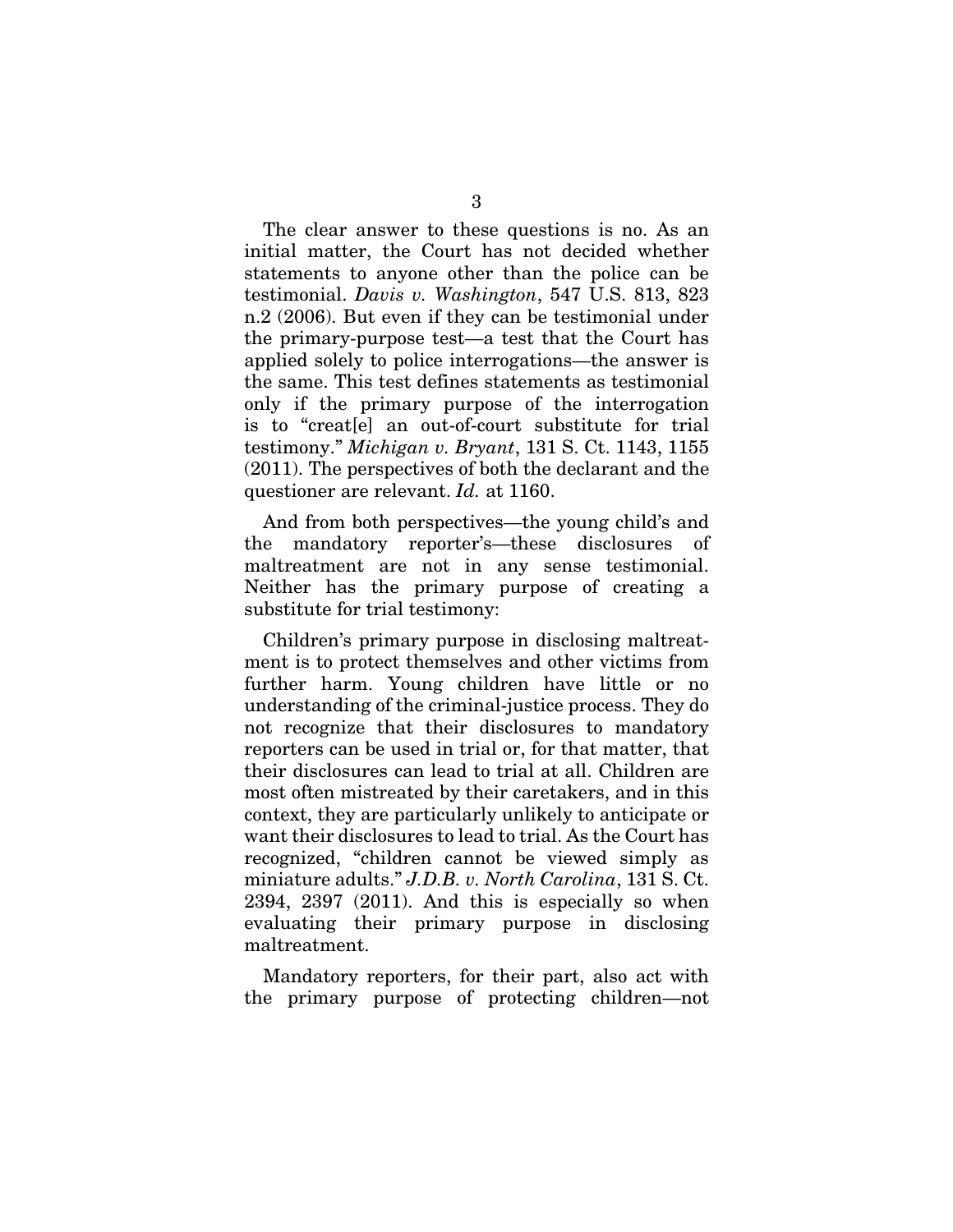prosecuting abusers. Most states recognize that the purpose of mandatory reporting is to protect vulnerable children. States carry out this purpose by focusing on the child's and family's welfare rather than on criminal justice. In fact, "[m]ost substantiated and founded child abuse cases do not lead to prosecution"5 and instead are the sole province of child-protective services.

For these reasons, the Court should conclude that young children's disclosures of maltreatment to mandatory reporters are non-testimonial. This conclusion will also improve the judicial process. Prosecutors will continue to present child victims in court, recognizing that jurors want to see the victims. And when the victims are unavailable, courts will screen their disclosures—which generally are reliable under the rules of evidence. To conclude otherwise would make it much more difficult to prosecute cases of child maltreatment. "Child abuse is one of the most difficult crimes to detect and prosecute, in large part because there often are no witnesses except the victim." *Pennsylvania v. Ritchie*, 480 U.S. 39, 60 (1987); *see also* Francis Buller, *An Introduction to the Law Relative to Trials at Nisi Prius*, 415–16 (Dublin, Elizabeth Watts 1768) (explaining the importance of children's hearsay "in cases of foul acts done in secret, where the child is the party injured"). The Confrontation Clause was not meant to insulate entire categories of offenses from prosecution.

 <sup>5</sup> Theodore P. Cross, et al., *Prosecution of Child Abuse: A Meta-Analysis of Rates of Criminal Justice Decisions*, 4 Trauma, Violence & Abuse 323, 333 (2003).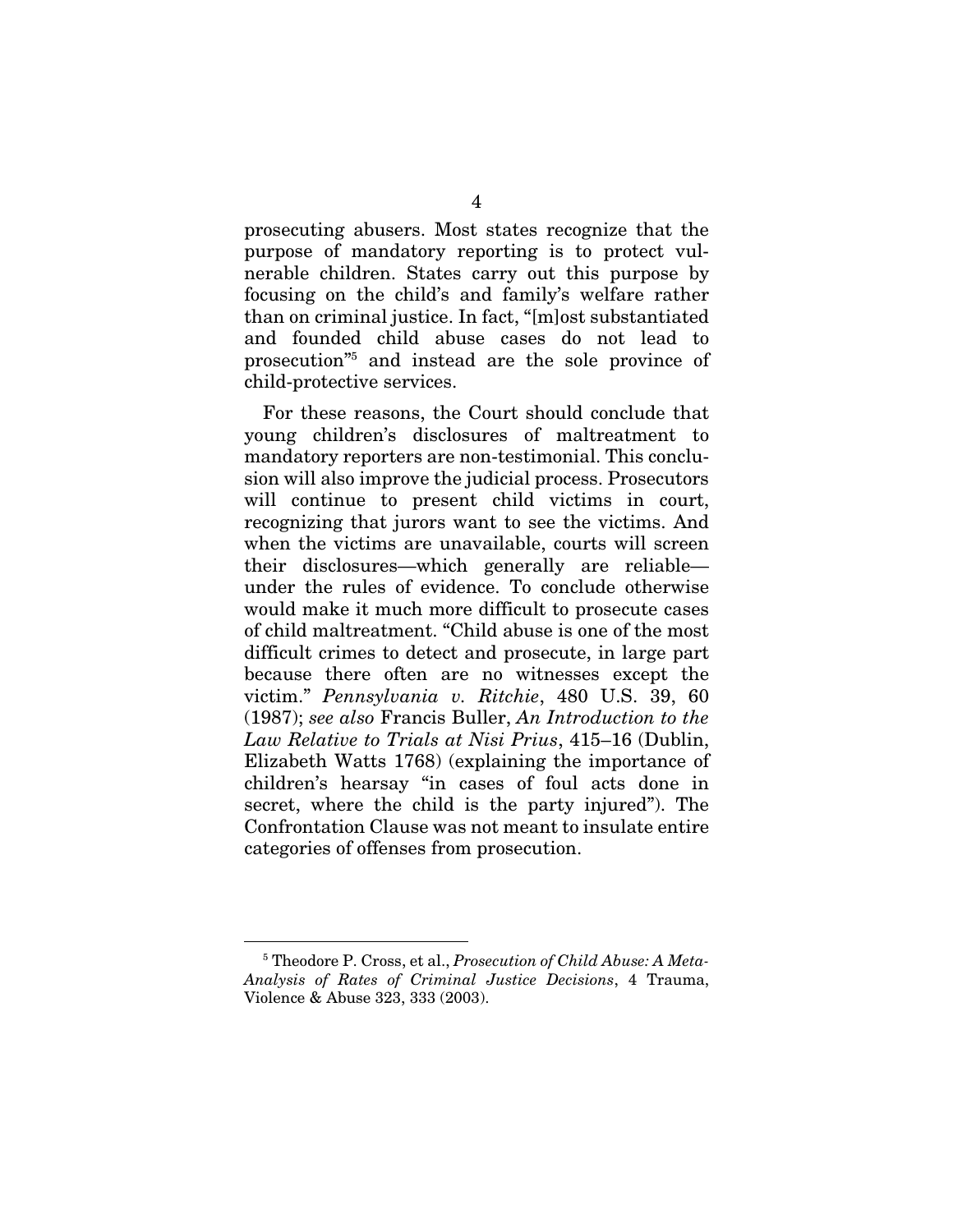#### ARGUMENT

### I. YOUNG CHILDREN'S DISCLOSURES OF MALTREATMENT TO MANDATORY REPORTERS ARE NON-TESTIMIONIAL UNDER THE PRIMARY-PURPOSE TEST

Under the primary-purpose test, statements are testimonial only when the primary purpose is to create an out-of-court substitute for trial testimony. *Bryant*, 131 S. Ct. at 1155; *see also Davis*, 547 U.S. at 822 (explaining that the purpose must be "to establish or prove past events potentially relevant to later criminal prosecution"). By contrast, statements are non-testimonial when the primary purpose is something else—for example, to respond to an emergency or to protect the declarant by "incapacitat[ing] temporarily or rehabilitat[ing]" the perpetrator. *Bryant*, 131 S. Ct. at 1161. Likewise, statements are nontestimonial when the declarant has "no purpose at all" and is simply speaking "reflexive[ly]." *Id.*

This test considers the perspectives of both the declarant and the questioner. *Id.* at 1160. And it requires an objective evaluation: "[t]he relevant inquiry is not the subjective or actual purpose of the individuals involved in a particular encounter, but rather the purpose that reasonable participants would have had, as ascertained from the individuals' statements and actions and the circumstances in which the encounter occurred." *Id.* at 1156.

An objective evaluation of conversations between young children and mandatory reporters reveals that from both perspectives—the young child's and the mandatory reporter's—the primary purpose is not to create a substitute for trial testimony.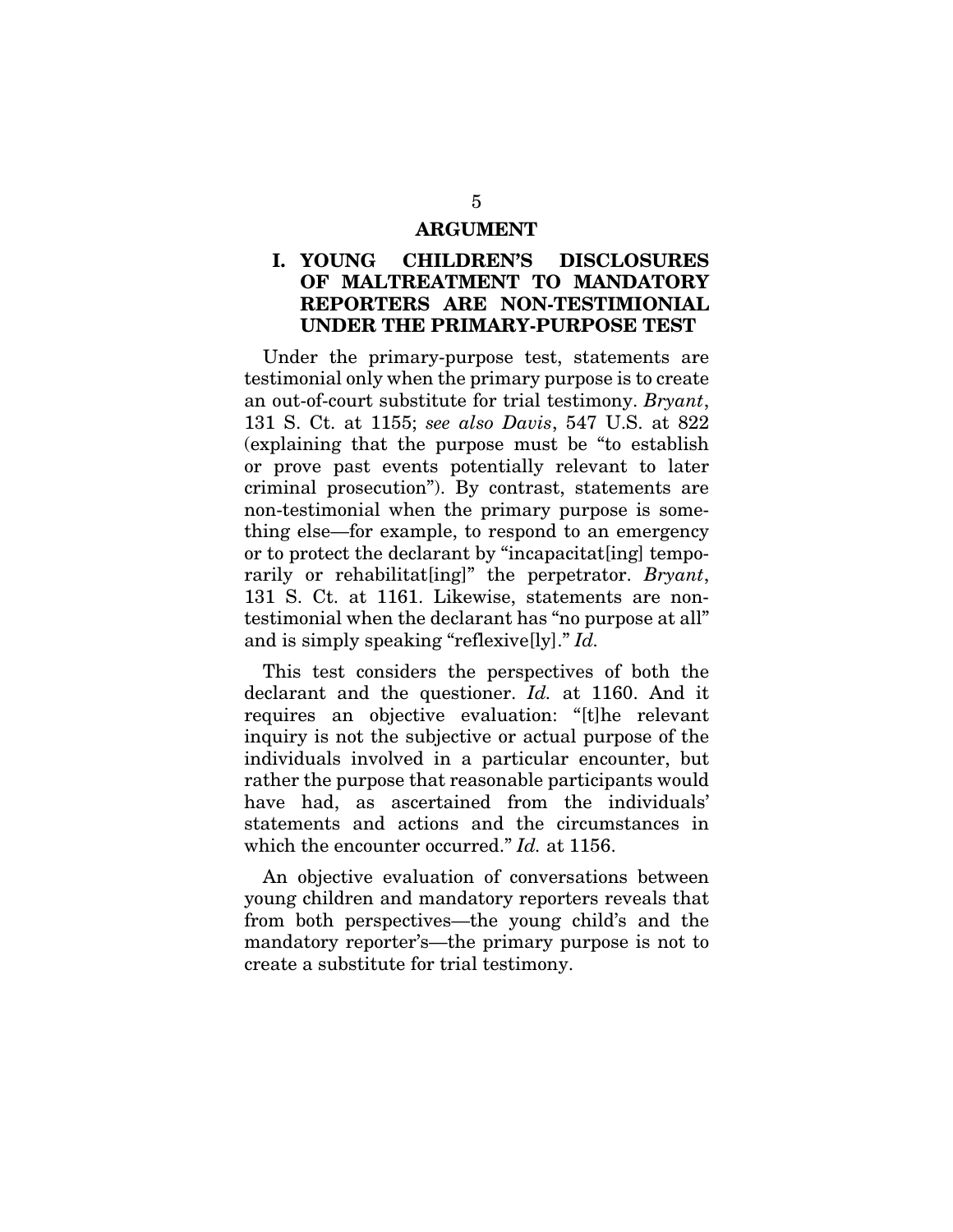## A. Young Children Neither Expect Nor Want Their Disclosures To Be Used To Prosecute Abusers

Young children are different in many ways from adults. These differences matter under the primarypurpose test, which assesses "the understanding and purpose of a reasonable victim in the circumstances of the actual victim," including "the victim's physical state." *Bryant,* 131 S. Ct. at 1161–62 (indicating that a statement would be non-testimonial if the declarant were so physically incapacitated "as to prevent her from thinking sufficiently clearly to understand whether her statements are for . . .the purpose of future prosecution"). Any such objective test must "account for th[e] reality" that a reasonable child is different from a reasonable adult. *J.D.B.*, 131 S. Ct. at 2403, 2406 (rejecting the notion "that courts must blind themselves to a juvenile defendant's age" in a *Miranda* custody analysis). Indeed, "it is the odd legal rule that does not have some form of exception for children." *Miller v. Alabama*, 132 S. Ct. 2455, 2470 (2012).

## 1. Young children do not appreciate that their disclosures may be used at trial because they do not fully understand the legal system.

The social science on this point is clear: young children understand little about the legal system. They believe that the police punish criminals but have little or no appreciation of the criminal-justice process. So they are unlikely to speak to mandatory reporters with the purpose of creating a substitute for trial testimony—much less with the *primary* purpose of doing so.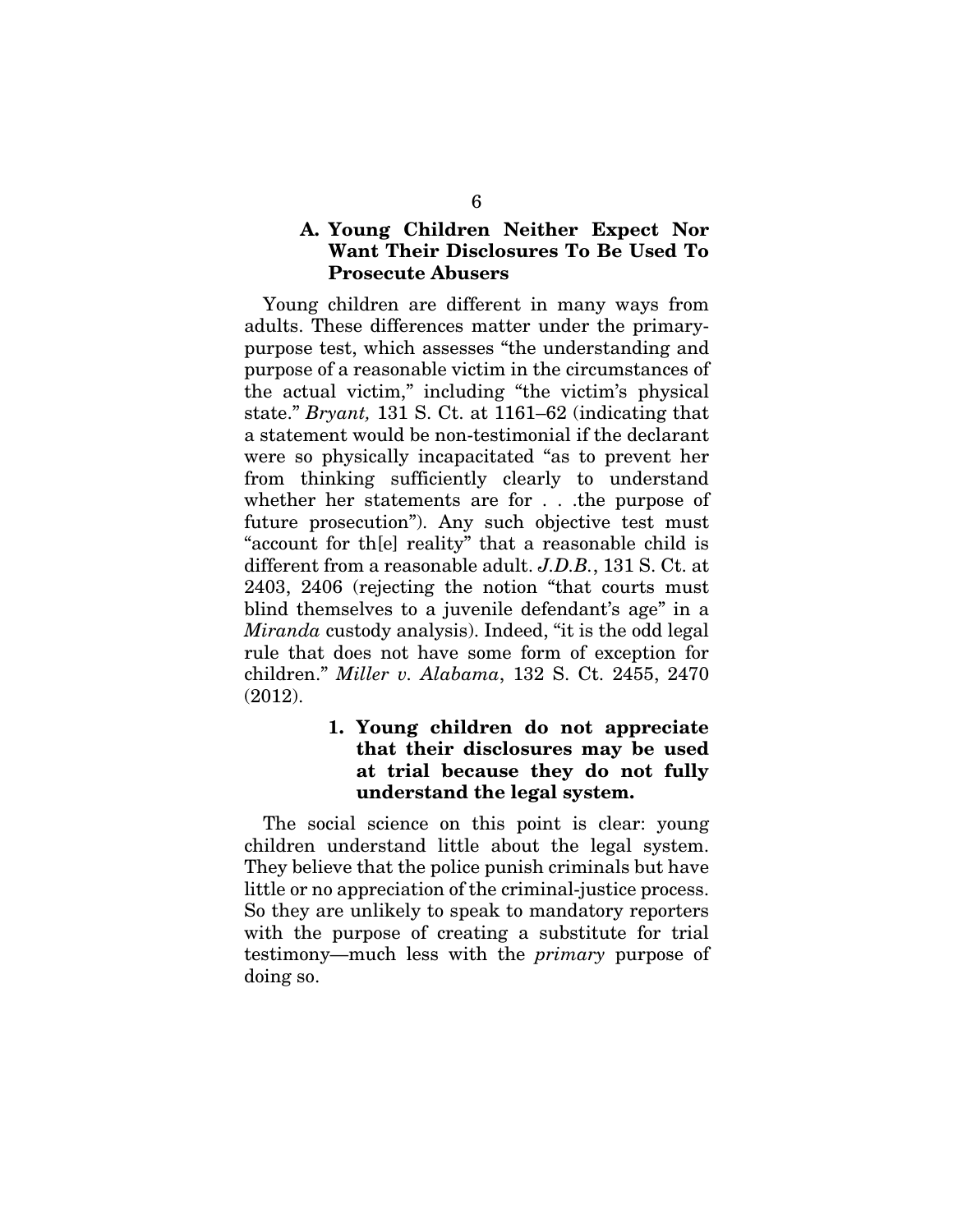Research on children's understanding of the legal system finds that whereas children have some appreciation of the role of the police, they have little understanding of prosecution until they are ten years old.6 For example, when asked who sends people to jail, "[t]he majority of children eight and younger mentioned police," while older children mentioned

 <sup>6</sup> Alexia Cooper, Allison R. Wallin, Jodi A. Quas & Thomas D. Lyon, *Maltreated and Nonmaltreated Children's Knowledge of the Juvenile Dependency Court System*, 15 Child Maltreatment 255, 258 (2010) (concluding that 65 percent of four- to seven-year-olds could provide partially correct definitions of "police" but overall "knew very little about the legal system"); *see also* Catherine Maunsell, et al., *What Happens in Court? The Development of Understanding of the Legal System in a Sample of Irish Children and Adults*, 21 Irish J. Psychol. 215, 221, 222 (2000) (surveying 4- to 18-year-olds and adults); Michelle Aldridge, et al., *Children's Understanding of Legal Terminology: Judges Get Money at Pet Shows, Don't They?, 6 Child Abuse Rev.* 141 (1997) (surveying 5to 10-year-olds); Karen Saywitz et al., *Children's Knowledge of Legal Terminology*, 14 Law & Hum. Behav. 523, 528-30 (1990) (surveying 5- to 11-year-olds); Rhona H. Flin, et al., *Children's Knowledge of Court Proceedings,* 80 British J. Psychol. 285, 291 (1989) (surveying 6- to 10-year-old children and adults). Some of the research can be criticized for underestimating children's understanding because children were often asked to define terms and provided little context. *See* Karen J. Saywitz, *Children's Conceptions of the Legal System: "Court Is a Place to Play Basketball"* in Stephen J. Ceci, et al., eds., *Perspectives on Children's Testimony* 131, at 154 (1989) ("[C]hildren are likely to know more about a concept than they can express in verbal statements."). But even with more context—such as vignettes in which children testify in court—young children still do not understand the roles of attorneys and juries. *See* Judy Cashmore & Kay Bussey, *Children's Conception of the Witness Role*, in J.R. Spencer, et al., eds., *Children's Evidence in Legal Proceedings: An International Perspective* 177, at 179 (1989) (surveying 6- to 14 year-olds).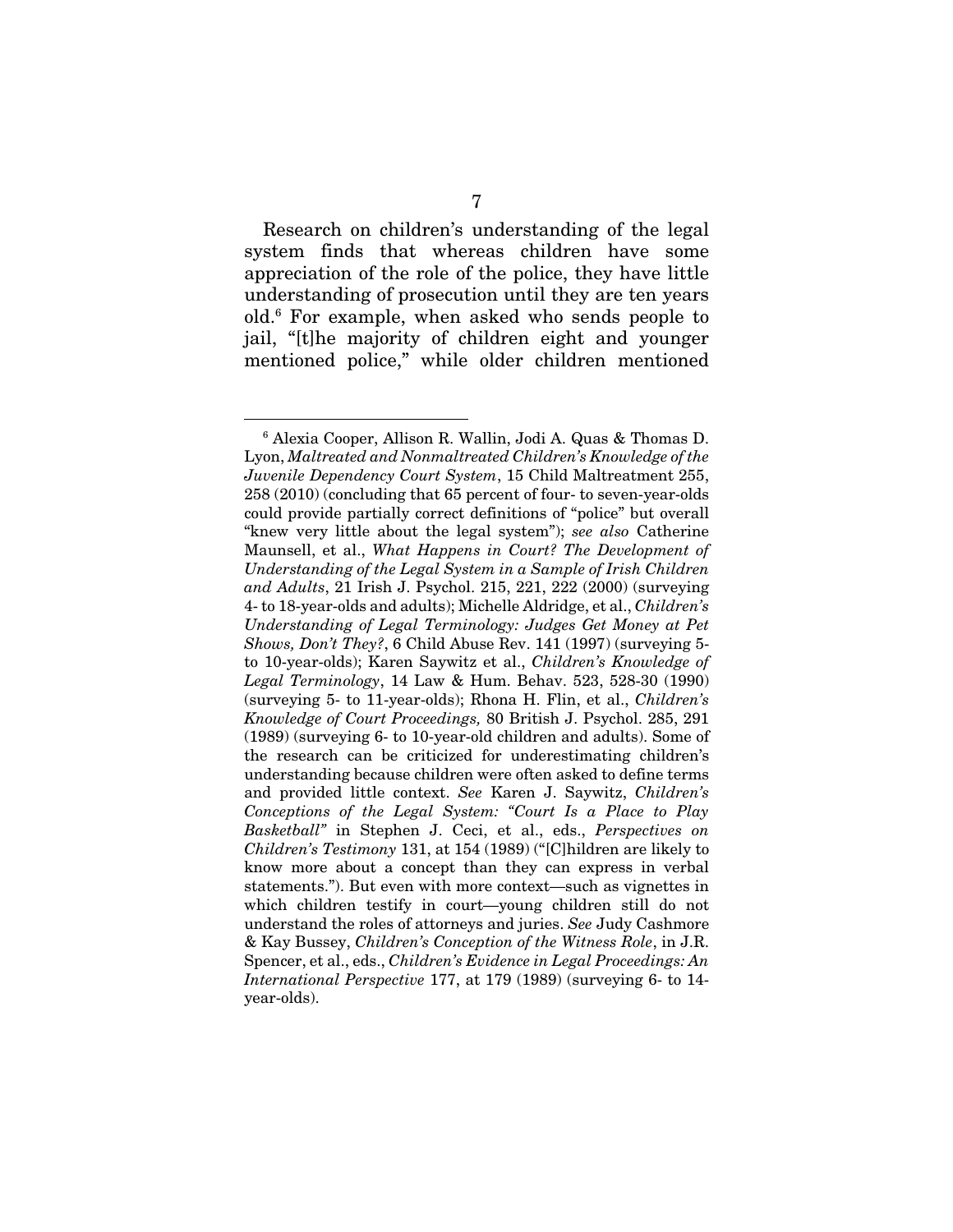both the police and judges.7 Young children who speak directly to the police might anticipate that their disclosures will lead to punishment because they associate the police with "the punitive role."8 But they are unlikely to understand that their disclosures to mandatory reporters and others will lead to punishment because they do not associate them with this role. Indeed, one study that questioned former child sexual abuse witnesses up to 20 years old—much older than the victim in this case—found that the "vast majority" had not expected that "the police would be called when they disclosed" the abuse.<sup>9</sup>

Even children who have some understanding of the legal system are unlikely to be aware of the possible

 <sup>7</sup> Amye Warren-Leubecker, et al., *What Do Children Know About the Legal System and When Do They Know It? First Steps Down a Less Traveled Path in Child Witness Research*, in Stephen J. Ceci, et al., eds., *Perspectives on Children's Testimony* 158, at 170 (surveying 2- to 14-year-olds). *See also* Saywitz, *Children's Conceptions*, *supra*, at 135 (discussing a survey of 6- to 10-yearolds that found "[a]t the initial phase, children believed that an offense could go unpunished or that the accused could be arrested, condemned, and punished by the police. In a second phase, children began to understand that arrest leads to an intermediary stage where a judge, rather than the police, makes a decision about guilt and punishment").

<sup>8</sup> Martine B. Powell, et al., *Children's Perceptions of the Role of Police: A Qualitative Study*, 10 Int'l J. of Police Science & Mgmt. 464, 470 (2008) (surveying 5- to 8-year-olds and finding that "children predominantly identify policing with the punitive role, such as arresting criminals, shooting guns, killing and hurting people").

<sup>9</sup> Child Witness Project, *Three Years After the Verdict: A Longitudinal Study of the Social and Psychological Adjustment of Child Witnesses Referred to the Child Witness Project* 55 (1993) (interviewing 8- to 20-year-olds approximately three years after the criminal cases ended).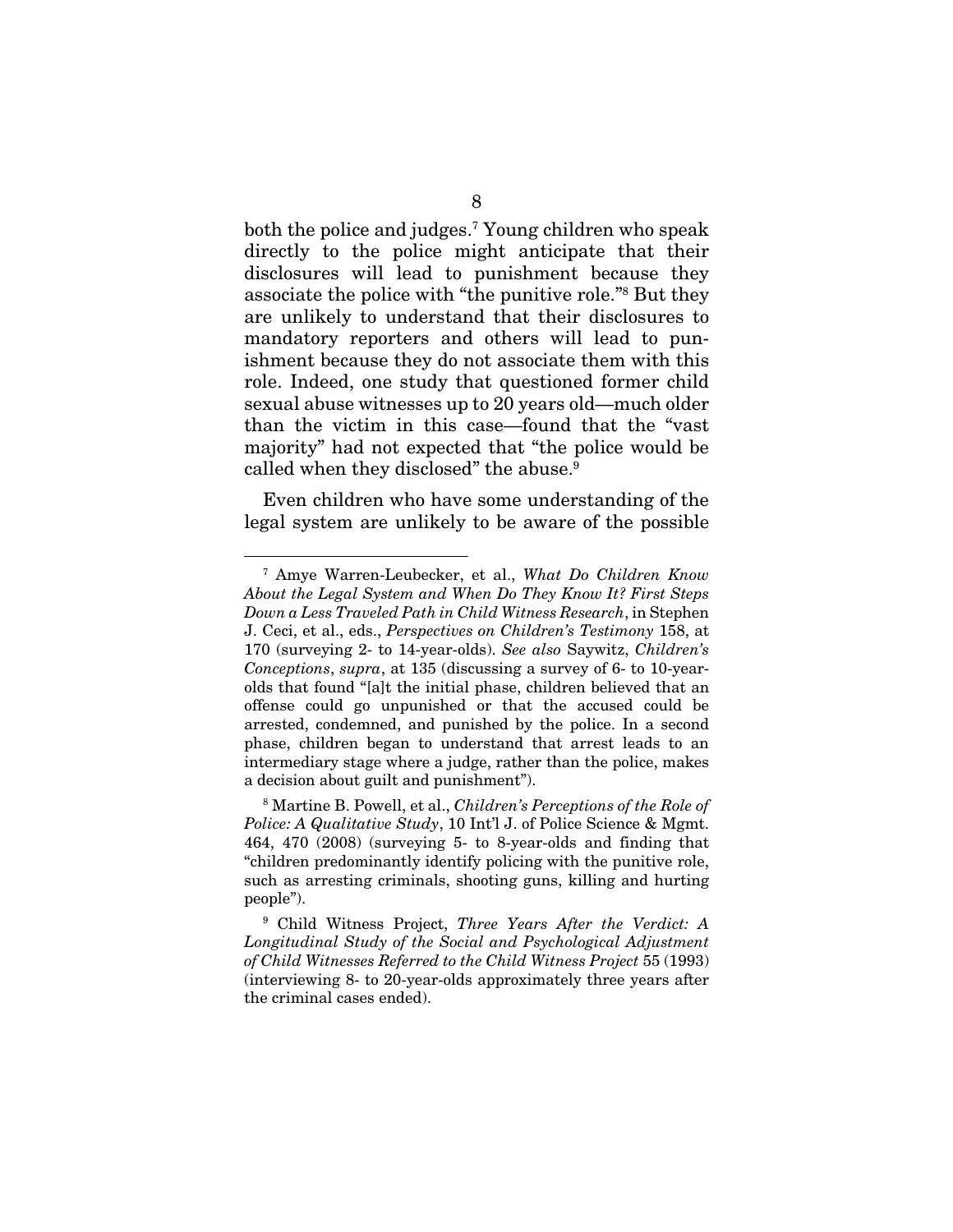evidentiary use of their disclosures. It is one thing for children to understand that the police put criminals in jail—it is another entirely for them to expect that their disclosures to a teacher or doctor will be admitted as evidence in a criminal trial. For these reasons, unless young children are questioned by a uniformed police officer10 or are explicitly told that their statements will be used by the police, they are unlikely to believe that the statements will lead to criminal punishment.

## 2. Many children do not want their disclosures to lead to criminal punishment because of their relationship with the abuser.

The sad reality is that child victims are generally abused by someone they know. Most sexual abuse is committed by someone close to the child, usually a parent or a parental figure.<sup>11</sup> And the same is true of physical abuse, which nearly always is committed by a caretaker.12 Children in these difficult situations are

<sup>12</sup> *See* Irit Hershkowitz, *Delayed Disclosure of Alleged Child Sexual Abuse Victims in Israel*, 76 Am. J. Orthopsychiatry 444,

<sup>&</sup>lt;sup>10</sup> Young children believe that police officers who are not in uniform do not have authority to arrest—particularly when the officers fail to identify themselves. Kevin Durkin & Linda Jeffrey, *The Salience of the Uniform in Young Children's Perception of Police Status*, 5 Legal & Criminological Psychol. 47, 52 (2000) (surveying 5- to 9-year-olds and finding that "younger children were more likely to select a non-policeman in police uniform as allowed to carry out an arrest than they were to select a policeman out of his uniform").

<sup>11</sup> *See* Thomas D. Lyon & Julia Dente, *Child Witnesses and the Confrontation Clause,* 102 J. Crim. L. & Criminology 1181, 1203– 04 (2012) ("Virtually all sexual abuse is perpetrated by someone the child knows. . . . [C]riminal samples are made up primarily of perpetrators close to the child, with the most common single type a parent or parent figure.").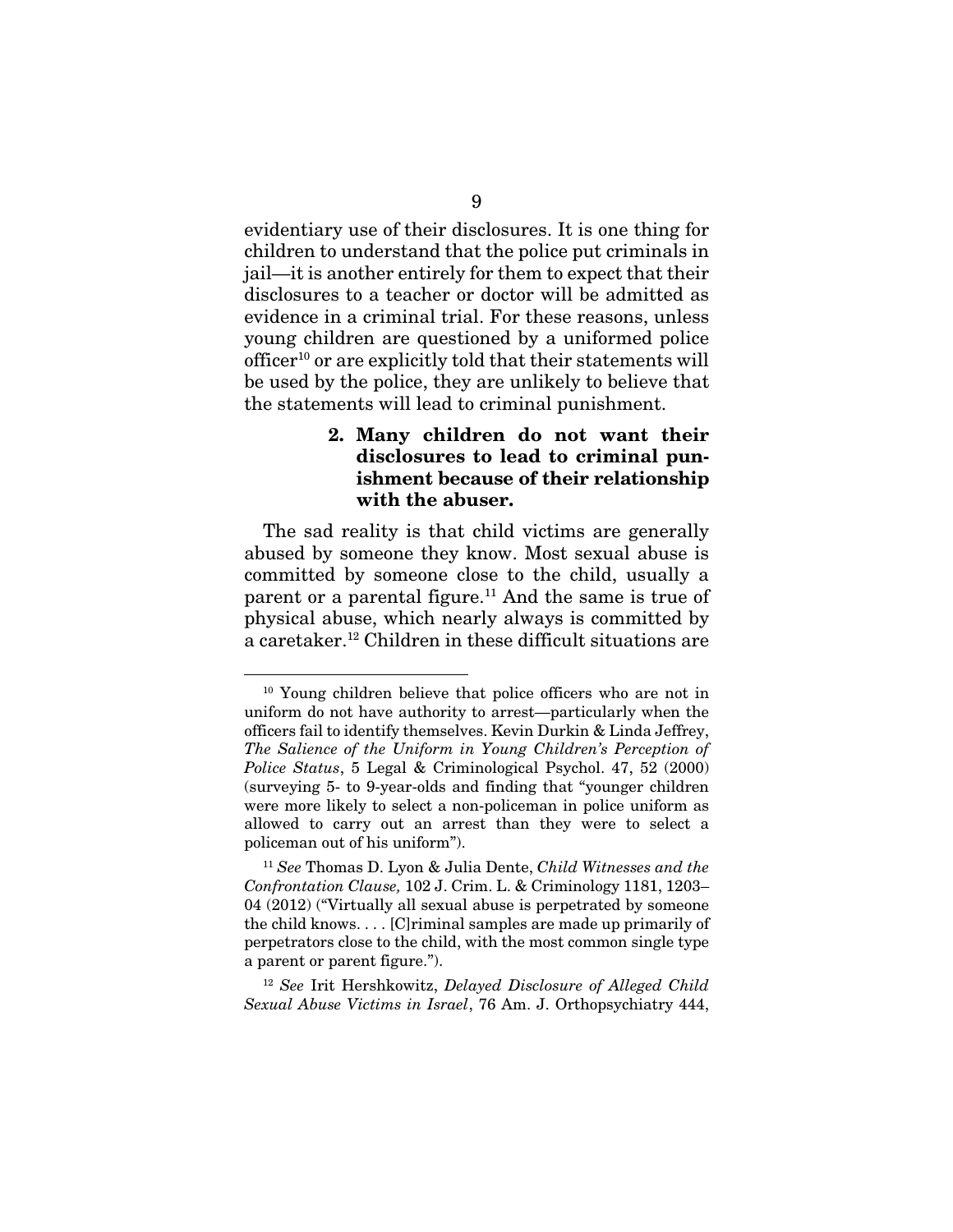particularly unlikely to disclose abuse with the purpose of creating a substitute for trial testimony.

Children are reluctant to disclose abuse in part because they fear repercussions to the abuser. Studies that assess the willingness of children to disclose transgressions have shown that children are less likely to disclose transgressions by their parents than by strangers.13 More to the point, population surveys and clinical studies have shown that children are less likely to disclose sexual abuse—and more likely to delay disclosing—when it is committed by familiar adults.14 Indeed, this reluctance has played an important role in the Court's case law. In *Kennedy v. Louisiana*, for example, the Court recognized that executing child rapists may deter disclosure: "one of the most commonly cited reasons for nondisclosure is fear of negative consequences for the perpetrator, a concern that has special force where the abuser is a family member." 554 U.S. 407, 445 (2008).<sup>15</sup> And in

-

<sup>447,</sup> table 2 (2006) (reviewing Israeli data). Most child witnesses in criminal court are victims of either sexual or physical abuse. Gail S. Goodman, et al., *Innovations for Child Witnesses: A National Survey*, 5 Psychol. Pub. Pol'y & L. 255, 264–65 (1999).

<sup>13</sup> Thomas D. Lyon et al., *Children's Reasoning About Disclosing Adult Transgressions: Effects of Maltreatment, Child Age, and Adult Identity*, 81 Child Dev. 1714, 1720–21 (2010); Marcus Choi Tye, et al., *The Willingness of Children to Lie and the Assessment of Credibility in an Ecologically Relevant Laboratory Setting*, 3 Applied Dev. Sci. 92, 95–96 (1999).

<sup>14</sup> Lyon & Dente, *supra*, at 1210 ("The most common factor that predicts delay in reporting abuse is the relationship between the perpetrator and the child: the closer the relationship, the longer the delay. This is true in population surveys, clinical samples, and criminal samples").

<sup>&</sup>lt;sup>15</sup> The Court cited three studies for this proposition: Tina B. Goodman-Brown, et al., *Why Children Tell: A Model of Children's*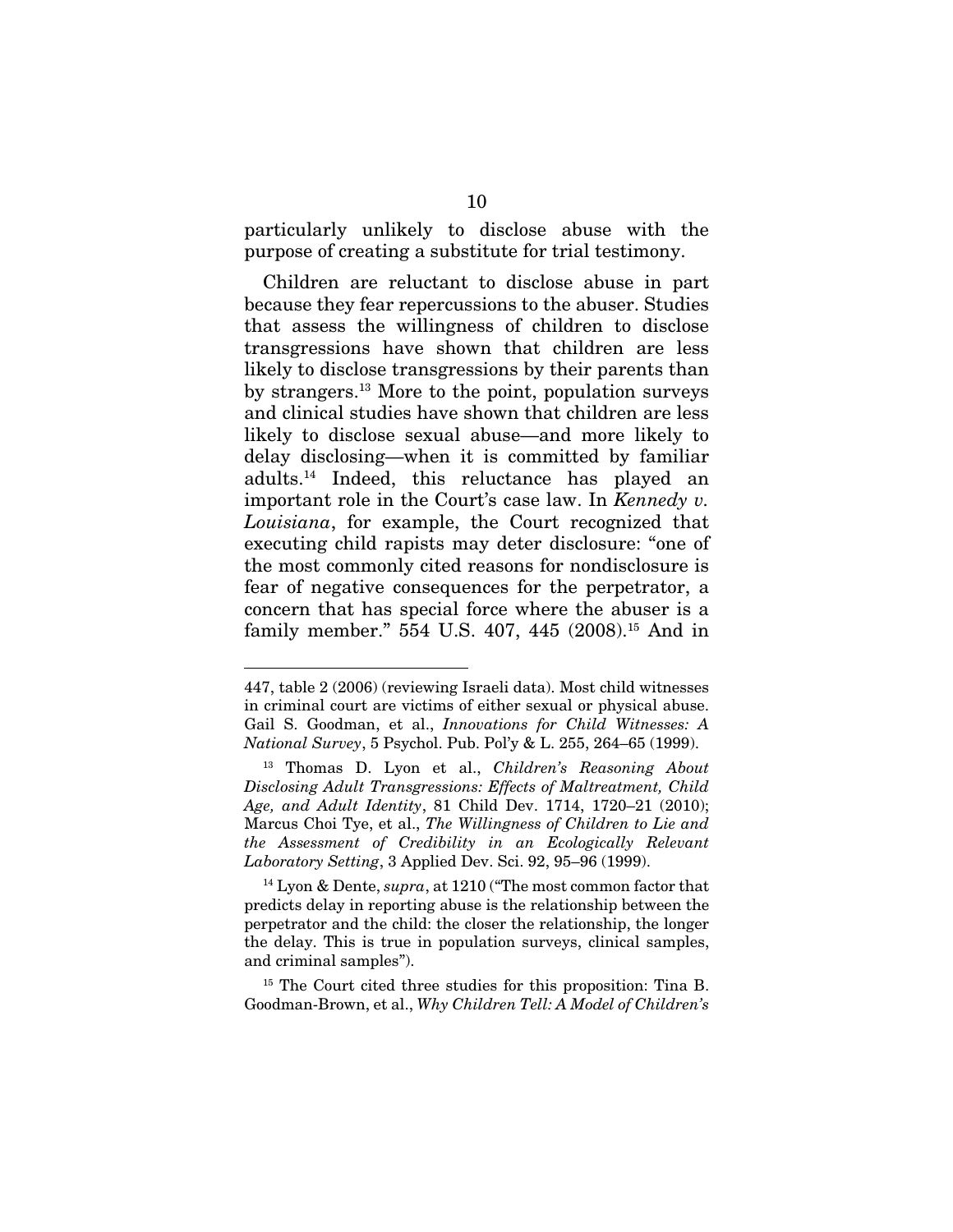*Pennsylvania v. Ritchie*, the Court recognized that a child may be especially unwilling to report abuse "when the abuser is a parent." 480 U.S. at 60.

Even when children disclose abuse by adults close to them, they are not seeking criminal punishment. After all, as noted above, most children who disclose sexual abuse do not anticipate that the police will become involved, and this is especially true in cases of abuse by a family member.<sup>16</sup> Rather, children disclose abuse primarily to make it stop and to protect other victims.17 Even subsequent to disclosure and formal intervention, young children are unlikely to be motivated by prosecution. Children are more likely to recant allegations of sexual abuse if they are younger and the abuser lived in their home.18

<u>.</u>

*Disclosure of Sexual Abuse*, 27 Child Abuse & Neglect 525, 527– 28 (2003); Daniel W. Smith, et al., *Delay in Disclosure of Childhood Rape: Results From A National Survey*, 24 Child Abuse & Neglect 273, 283-84 (2000); Rochelle F. Hanson, et al., *Factors Related to the Reporting of Childhood Rape*, 23 Child Abuse & Neglect 559, 565–66, table 3 (1999).

<sup>16</sup> Child Witness Project, *supra*, at 55 (interviewing 8- to 20 year-olds approximately three years after the criminal cases ended).

<sup>17</sup> *Id.* at 48–49.

<sup>18</sup> Lindsay C. Malloy, et al., *Filial Dependency and Recantation of Child Sexual Abuse Allegations*, 46 J. Am. Acad. Child & Adolescent 162, 165 (2007).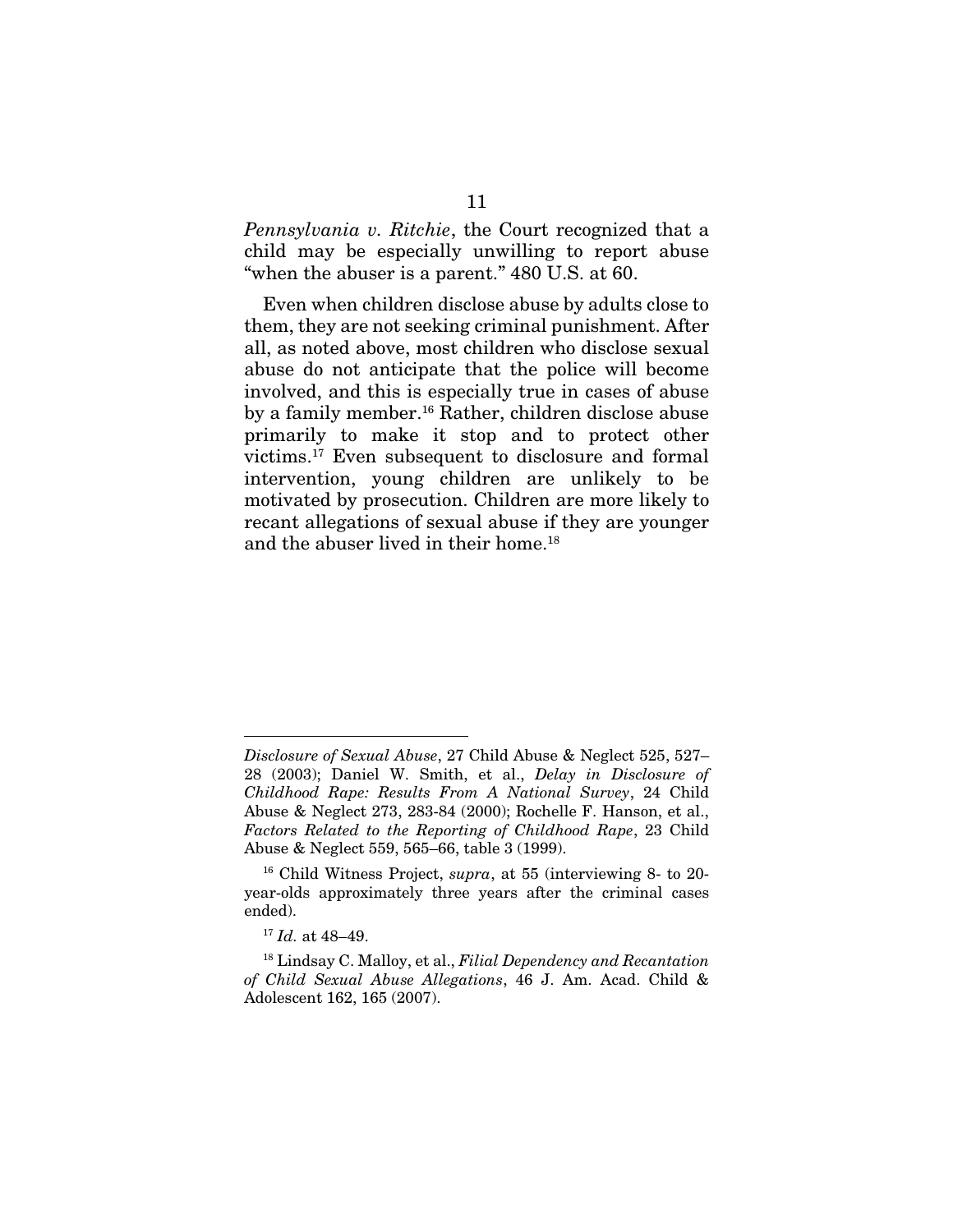## 3. The Court has recognized that children often lack the same purpose and understanding as adults.

Much of this research establishes the basic principle well known to any parent—that young children do not fully appreciate the consequences of their actions. The Court has consistently relied on this same principle in defining other constitutional rights.

In Eighth Amendment cases, for example, the Court has relied "on science and social science" to show that teenagers have a limited ability to appreciate the consequences of their actions when compared to adults. *Miller*, 132 S. Ct. at 2464, 2468 ("Mandatory life without parole for a juvenile precludes consideration of his chronological age and its hallmark features—among them, immaturity, impetuosity, and failure to appreciate risks and consequences."); *Graham v. Florida*, 560 U.S. 48, 78 (2010) (similar); *Roper v. Simmons*, 543 U.S. 551, 569–70 (2005) (similar); *Eddings v. Oklahoma*, 455 U.S. 104, 115– 117 (1982) ("[M]inors . . . are generally less mature and responsible than adults."). Of course, these conclusions hold true for younger children as well, such as the three-year-old victim in this case.

The Court has also recognized the significance of age in Fourth and Fifth Amendment cases. The Court recently held that a suspect's age must be considered in determining whether a reasonable person in the suspect's position would believe that she was under arrest. *See J.D.B.*, 131 S. Ct. at 2402–03 ("[A] reasonable child subjected to police questioning will sometimes feel pressured to submit when a reasonable adult would feel free to go. We think it clear that courts can account for that reality without doing any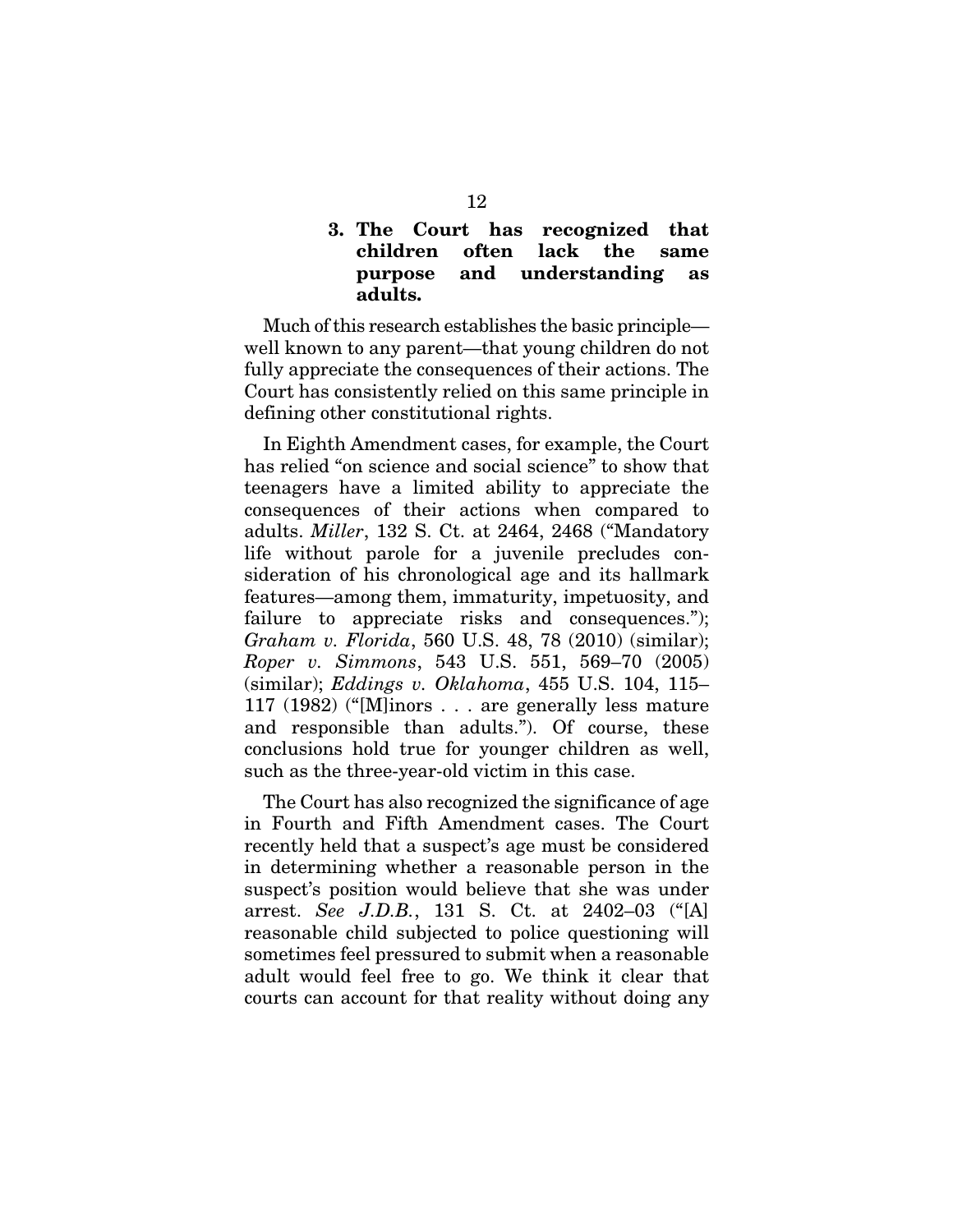damage to the objective nature of the custody analysis."). In so holding, the Court aptly described age as "a fact that 'generates commonsense conclusions about behavior and perception'" and noted that these conclusions are "self-evident to anyone who was once a child himself, including any police officer or judge." *Id.* at 2403 (quoting *Yarborough v. Alvarado*, 541 U.S. 652, 674 (2004) (Breyer, J., dissenting)); *see also Gallegos v. Colorado*, 370 U.S. 49, 53 (1962) ("[The petitioner] cannot be compared with an adult in full possession of his senses and knowledgeable of the consequences of his admissions."); *Kaupp v. Texas*, 538 U.S. 626, 631 (2003) (considering among other factors that the defendant was a "17 year-old boy" in finding that he was arrested without probable cause).

The social science and the Court's jurisprudence support the same conclusion. In the maltreatment context, young children generally do not recognize that their statements will be used at trial and often do not want a trial at all. For these reasons, their disclosures to mandatory reporters do not have "a primary purpose of creating an out-of-court substitute for trial testimony" and therefore are not testimonial under the Confrontation Clause. *Bryant*, 131 S. Ct. at 1155.

\* \* \*

### B. Mandatory Reporters' Primary Purpose Is To Protect Children—Not To Create Evidence To Prosecute Abusers

The other participants in these conversations mandatory reporters—also lack a primary purpose of creating a substitute for trial testimony. Instead, their primary purpose is to protect children. And this is true even absent an emergency or immediate threat to the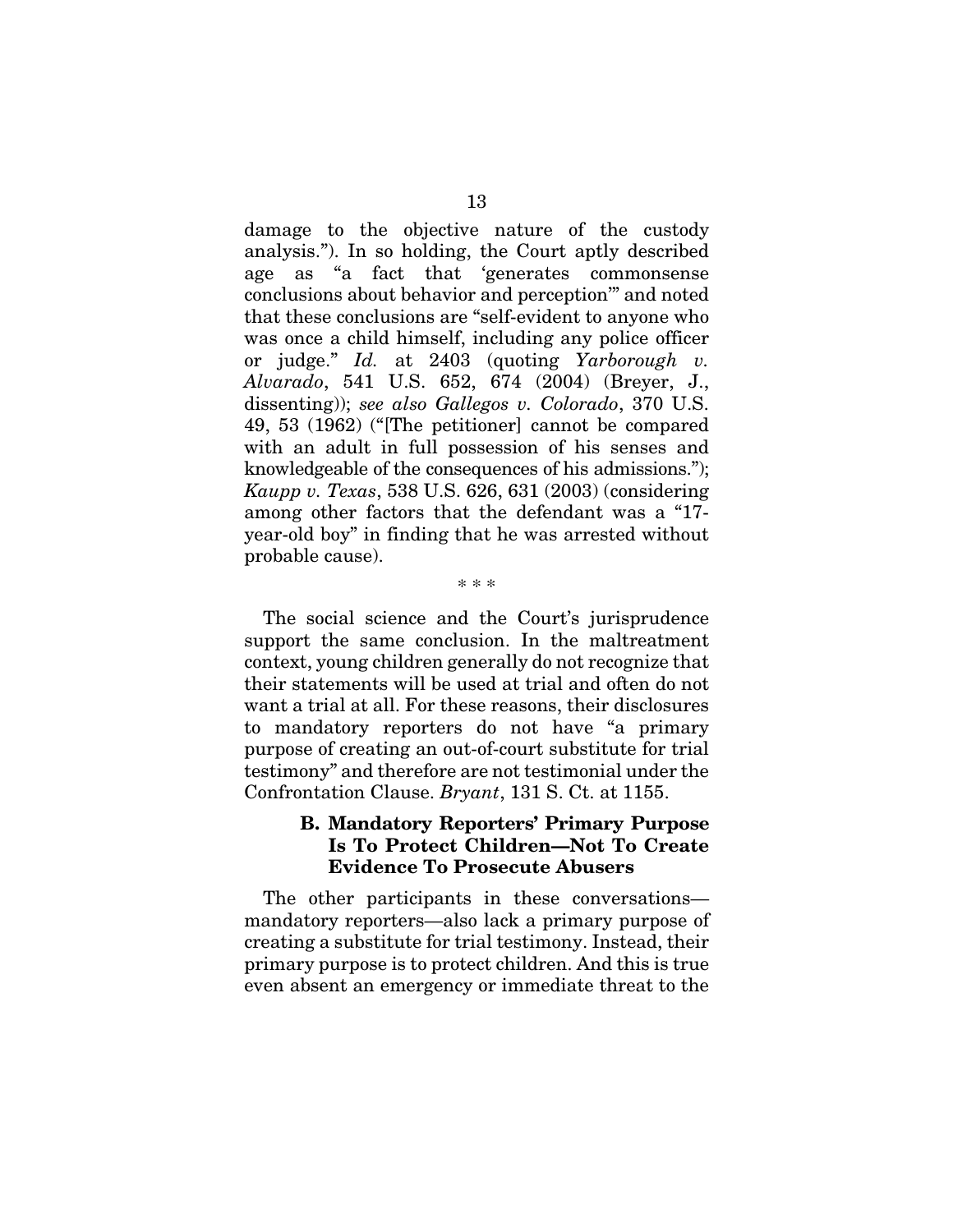child, which puts mandatory reporters in the "*other* circumstances, aside from ongoing emergencies, when a statement is not procured with a primary purpose of creating an out-of-court substitute for trial testimony." *Id.*

### 1. By statute, mandatory reporters' primary purpose is to protect children and rehabilitate the family.

All fifty states have adopted mandatory-reporting statutes. The statutes require certain people particularly those who come in close contact with children—to report suspected child maltreatment to government agencies such as child-protective services and the police. These statutes emphasize the need to protect the child and rehabilitate the family.

Many states have explicitly identified the primary purpose of mandatory reporting as "protect[ing] children whose health and welfare may be adversely affected" through abuse or neglect. Ala. Code § 26-14- 2; *see also* Cal. Penal Code § 11164(b) ("The intent and purpose of this article is to protect children from abuse and neglect."); Colo. Rev. Stat. Ann. § 19-3-302 ("[I]t is the intent of the general assembly to protect the best interests of children of this state and to offer protective services . . . ."); Del. Code Ann. tit. 16, § 901 ("The child welfare policy of this State shall serve to advance the best interests and secure the safety of the child . . . ."); D.C. Code § 4-1321.01 ("It is the purpose of this subchapter to  $\ldots$  protect the child  $\ldots$  .").<sup>19</sup> In other

 <sup>19</sup> *See also* Alaska Stat. Ann. § 47.17.010; Conn. Gen. Stat. Ann. § 17a-101; R.I. Gen. Laws Ann. § 40-11-1; Vt. Stat. Ann. tit. 33, § 4911; Ga. Code Ann. § 19-7-5; Idaho Code Ann. § 16-1601; 325 Ill. Comp. Stat. 5/2; Ind. Code Ann. § 31-33-1-1; Iowa Code Ann. § 232.67; Kan. Stat. Ann. § 38-2201; Ky. Rev. Stat. Ann. § 620.010; La. Child. Code Ann. art. 601; Me. Rev. Stat. tit. 22,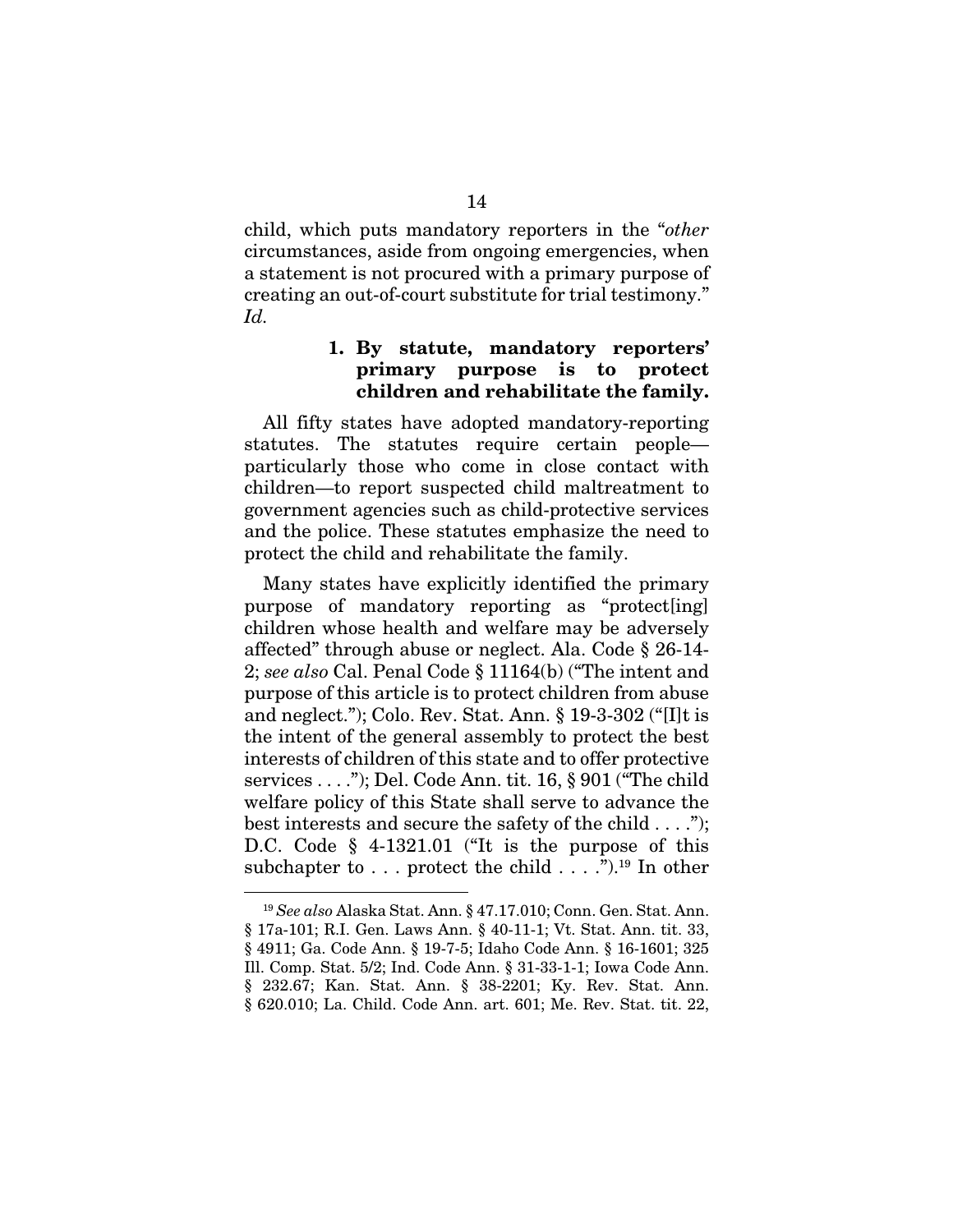states such as Ohio, courts have identified the same purpose. *See, e.g.*, *Yates v. Mansfield Bd. of Educ.*, 808 N.E.2d 861, 865 (Ohio 2004) (explaining that "the *primary purpose* of reporting is to facilitate the protection of abused and neglected children rather than to punish those who maltreat them" and that prosecution is merely an "adjunct" (emphasis added)).

Likewise, many states have identified the purpose of mandatory reporting as "preserv[ing] the family life of the parents and children, to the maximum extent possible" without endangering the child. D.C. Code  $§$  4-1321.01.<sup>20</sup> To fulfill this purpose, many states emphasize rehabilitation of the child's parent, guardian, or custodian—not prosecution*—*as the goal. States require, when possible, child-protective services to provide rehabilitative services to a child's parent, guardian, or custodian. *See, e.g.*, Iowa Code Ann. § 232.67 (specifying that "[i]t is the purpose [of this provision]. . . to provide the greatest possible protection to victims or potential victims of abuse" through, among other things, "providing rehabilitative services, where appropriate and whenever possible to abused children and their families which will stabilize the home environment so that the family can remain intact without further danger to the child").<sup>21</sup>

-

<sup>§ 4003;</sup> Mass. Gen. Laws Ann. ch. 119, § 1; Minn. Stat. Ann. § 626.556.

<sup>20</sup> *See also* Alaska Stat. Ann. § 47.17.010, Del. Code Ann. tit. 16, § 901; Ga. Code Ann. § 19-7-5; Idaho Code Ann. § 16-1601; 325 Ill. Comp. Stat. 5/2; Iowa Code Ann. § 232.67; Kan. Stat. Ann. § 38-2201; Ky. Rev. Stat. Ann. § 620.010; La. Child. Code Ann. art. 601; Mass. Gen. Laws Ann. ch. 119, § 1; Me. Rev. Stat. tit. 22, § 4003; Minn. Stat. Ann. § 626.556.

<sup>21</sup> *See also* Ind. Code Ann. § 31-33-1-1; Kan. Stat. Ann. § 38- 2201.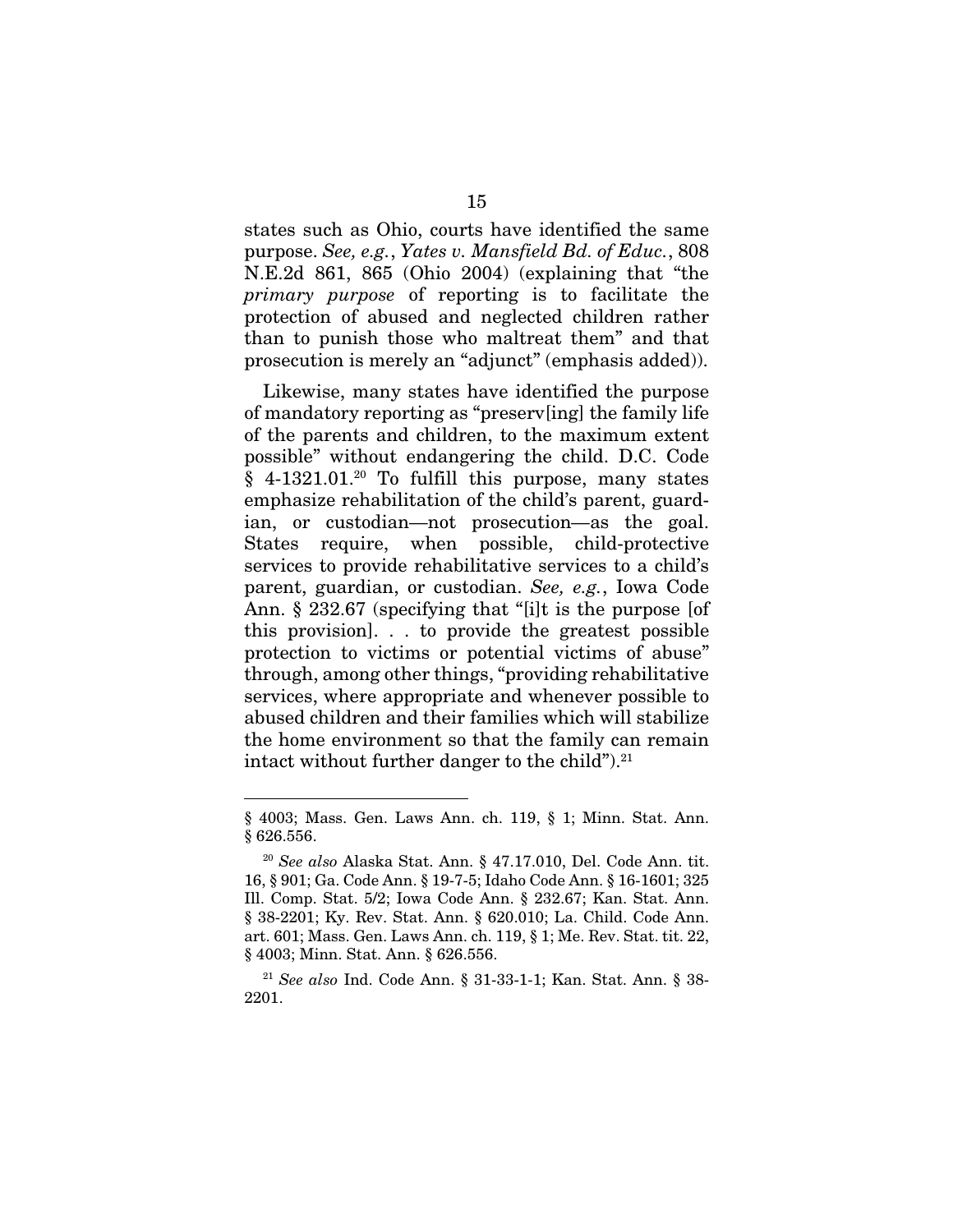By contrast, no state has identified criminal prosecution and punishment as the primary purpose of mandatory reporting. At most, a few states have acknowledged that mandatory reporting may facilitate the "prosecution . . . of child maltreatment." *E.g.*, Ark. Code Ann. § 12-18-102(6) (listing seven purposes of the statute, including to "[e]ncourage the cooperation of state law enforcement officials, courts, and state agencies in the investigation, assessment, prosecution, and treatment of child maltreatment"). But even these states recognize that the child's welfare is paramount. *Id.* § 12-18-102(2), (3), (7) (listing other purposes of the statute, including "ensuring the immediate screening, safety assessment, and prompt investigation" of reports, "[p]rotect[ing] a maltreated child," and "[s]tabilizing the home environment if a child's health and safety are not at risk").

In short, the stated legislative purpose of mandatory reporting is to protect children. And the Court has recognized that a legislative purpose plays an important role in determining whether a statement made pursuant to the legislation is testimonial. *See Melendez-Diaz v. Massachusetts*, 557 U.S. 305, 311 (2009) ("[U]nder Massachusetts law the *sole purpose* of the affidavits" regarding results of forensic analysis requested by the police "was to provide 'prima facie evidence of the composition, quality, and the net weight" of the analyzed substance."" (quoting Mass. Gen. Laws, ch. 111, § 13)). Consistent with the stated purpose of mandatory reporting, a "reasonable" mandatory reporter would act with the primary purpose of protecting children. *Bryant*, 131 S. Ct. at 1156 (explaining that under the primary-purpose test, "[t]he relevant inquiry is not the subjective or actual purpose of the individuals involved in a particular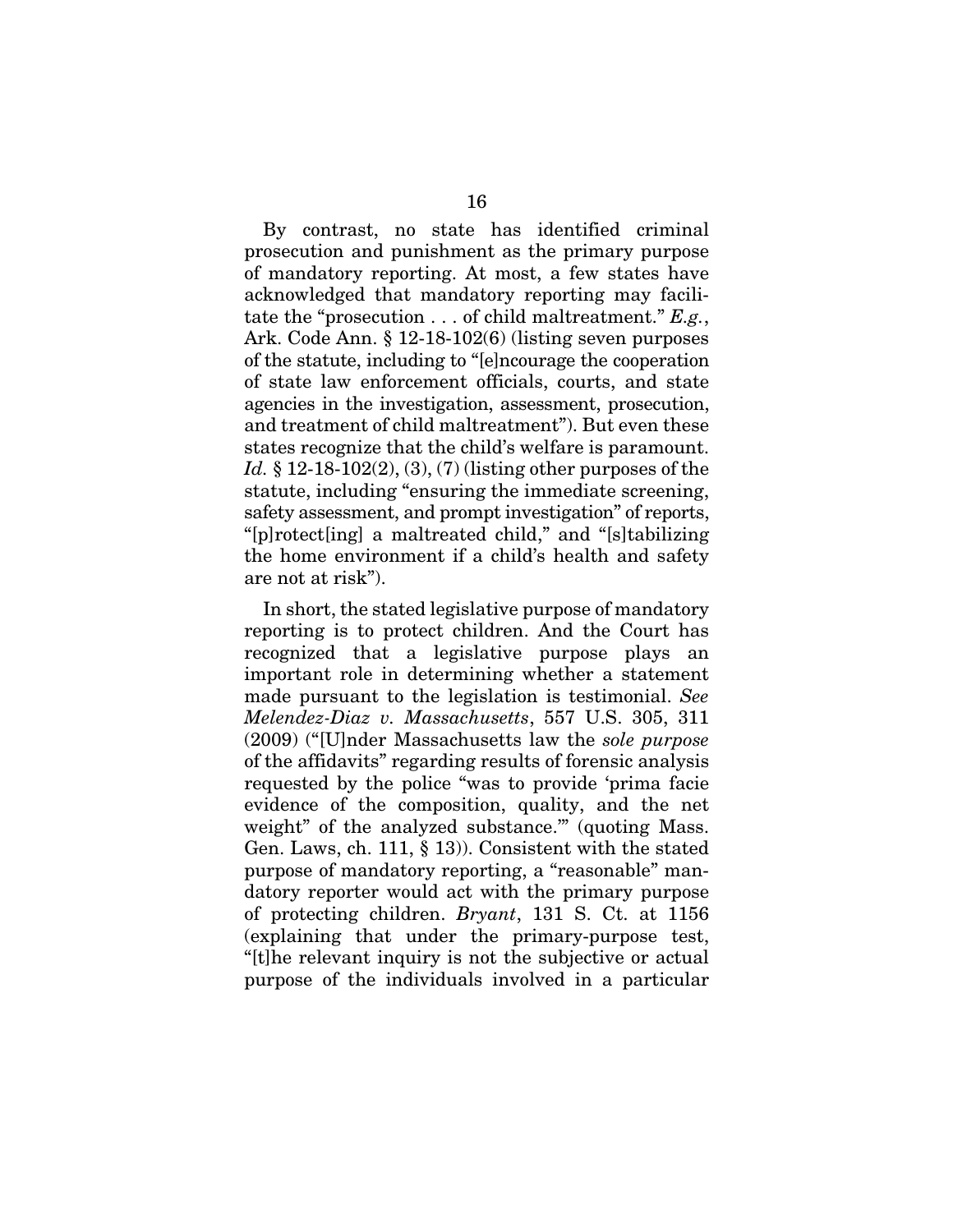encounter, but rather the purpose that reasonable participants would have had").

### 2. States carry out this statutory purpose by investigating reports of maltreatment with a focus on protection and rehabilitation.

States have implemented their mandatory-reporting statutes in a way that confirms the purpose is to protect children and rehabilitate families—not prosecute abusers.

Mandatory reporting usually does not result in prosecution at all. Most allegations of sexual and physical abuse are investigated solely by childprotective services.22 In turn, "most substantiated and founded child abuse cases do not lead to prosecution."23 This is by design. Child maltreatment is a family problem—often occurring at the hands of family members or others close to the child—so states have generally chosen to address the problem through child-protective services investigations and civil proceedings in juvenile court.<sup>24</sup> These proceedings can lead to supervision of the family, removal of the child

 <sup>22</sup> *See* Theodore P. Cross, et al., *Police Involvement in Child Protective Services Investigations: Literature Review and Secondary Data Analysis*, 10 Child Maltreatment 224, 237, table 2 (2005) (finding that child-protective services were the sole investigators in 72 percent of physical-abuse allegations and 55 percent of sexual-abuse allegations in a large, nationally representative sample of investigations).

<sup>23</sup> Cross, *Prosecution of Child Abuse*, *supra*, at 333.

<sup>24</sup> U.S. Dep't of Health & Hum. Servs., *Working with the Courts in Child Protection* 45 (2006) ("Matters involving child maltreatment . . . typically are resolved in juvenile court."), available at https://www.childwelfare.gov/pubs/usermanuals/courts/ courts.pdf.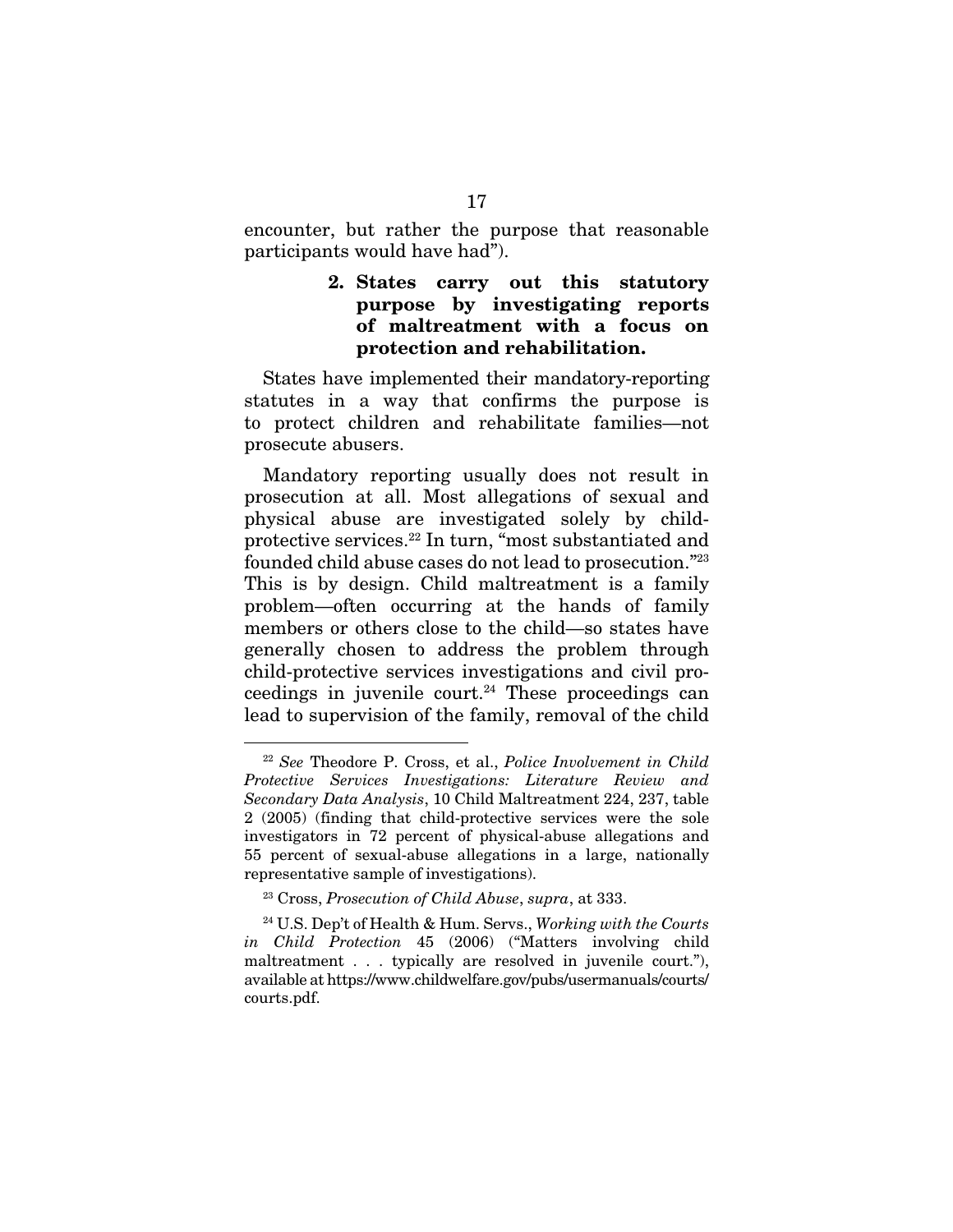from the parents' home, and, in extreme cases, termination of parental rights. They are not, however, criminal proceedings and are not subject to the requirements of criminal procedure. *See Santosky v. Kramer*, 455 U.S. 745, 769 (1982) (discussing the standard of proof); *Lassiter v. Dep't of Soc. Servs. of Durham Cnty.*, 452 U.S. 18, 33 (1981) (discussing the right to counsel).

These civil proceedings do not have the same goals as criminal proceedings. "[J]uvenile and criminal courts perform distinct functions in intrafamily abuse or neglect cases. The juvenile court proceeding is designed to protect children and, when possible, rehabilitate the family. The criminal proceeding is primarily designed to determine the guilt or innocence of the alleged perpetrator and, if the perpetrator is found guilty, to impose punishment."25 Chief Justice Warren Burger recognized this same distinction in *Lassiter*: "The purpose of [a] termination proceeding . . . is not 'punitive,'" but rather, "its purpose [is] protective of the child's best interests." 452 U.S. at 34 (Burger, C.J., concurring).

To be sure, mandatory reporting may trigger police involvement or lead to criminal charges. Indeed, some mandatory reporters go directly to the police, and a number of states require child-protective services to coordinate with the police.26 But this possibility of

 <sup>25</sup> Marcia Sprague & Mark Hardin, *Coordination of Juvenile and Criminal Court Child Abuse and Neglect Proceedings*, 35 U. Louisville J. Fam. L. 239, 242–43 (1997).

<sup>26</sup> Child-protective services investigate cases "with alleged perpetrators who are parents, guardians, or caretakers of the alleged victim." Cross, *Police Involvement*, *supra*, at 225. Approximately half of the states require child-protective services to cross-report to the police when the suspected abuse takes place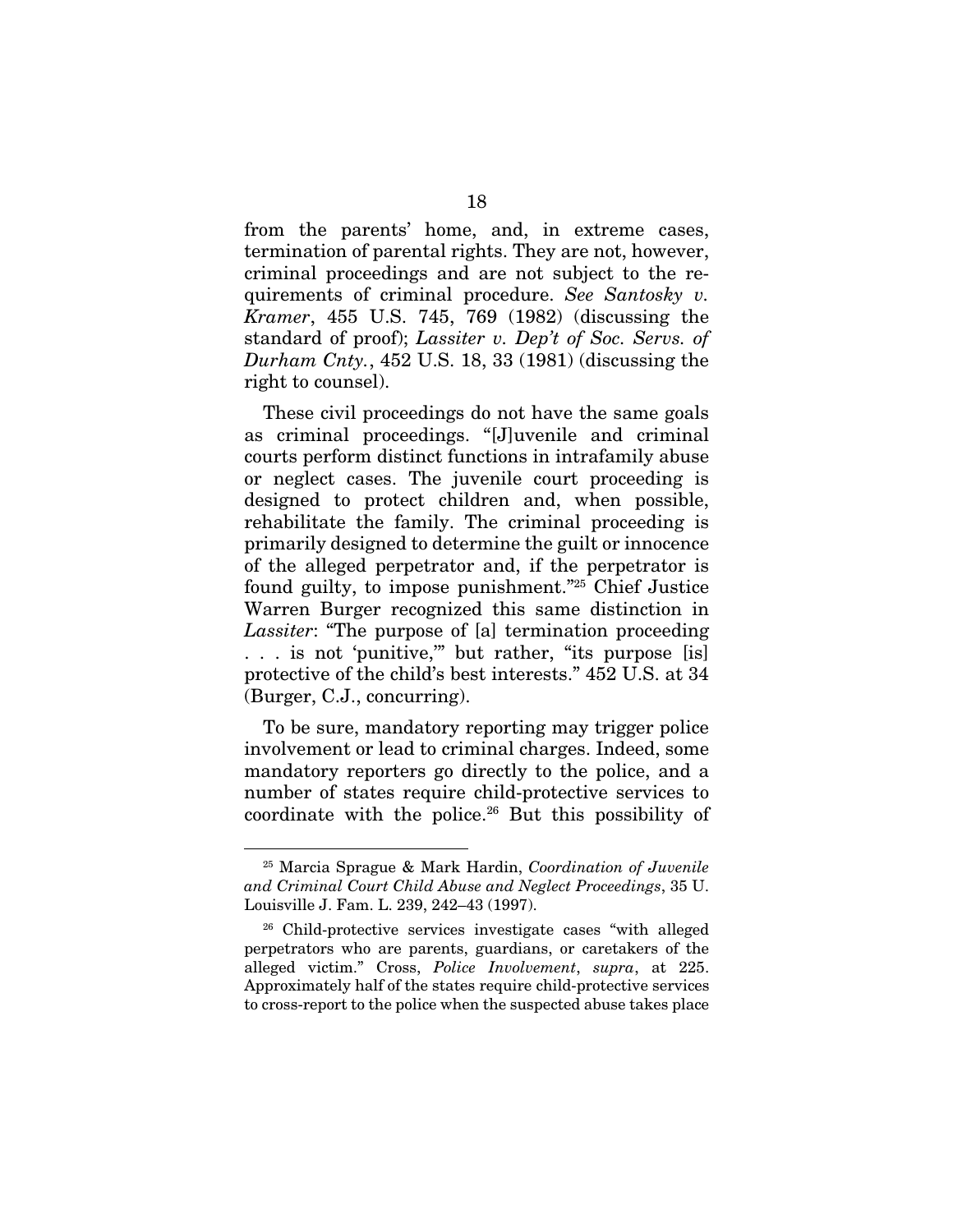police involvement does not mean that the primary purpose of the reporting statutes is criminal prosecution.

When child-protective services refer a matter to the police, they continue to be involved in a nonprosecutorial role.27 Their role prioritizes the child's welfare. The police complain that investigations by child-protective services "tip[] off" abusers before the police can interrogate and that when they remove children from the home, abusers seek legal advice and no longer cooperate with the police.<sup>28</sup> Prosecution is foregone entirely when it would interfere with rehabilitation of the family.29

And even the states that require coordination between child-protective services and the police remain focused on the child. The goal of coordination is to "minimize the number of times individual

<u>.</u>

at the hands of certain individuals outside the child's family. The police are also more likely to be notified in cases of alleged sexual abuse and in more serious cases of physical abuse. Fourteen states require child-protective services to coordinate their investigations and share information with the police. U.S. Dep't of Health & Hum. Servs., *Cross-Reporting Among Responders to Child Abuse and Neglect: Summary of State Laws* 2 (Jan. 2010).

 $27$  See e.g., Ohio Rev. Code Ann. § 2151.421(F)(1) (requiring child-protective services to investigate cases referred to the police); Mich. Comp. Laws Ann. § 722.628(5) ("Involvement of law enforcement officials under this section does not relieve or prevent the department from proceeding with its investigation or treatment if there is reasonable cause to suspect that the child abuse or neglect was committed by a person responsible for the child's health or welfare.").

<sup>28</sup> Cross, *Police Involvement*, *supra*, at 230.

<sup>29</sup> U.S. Dep't of Health & Hum. Servs., *Working with the Courts*, *supra*, at 41 (noting that one of the "reasons to forgo prosecution [is] that it may interfere with rehabilitating families").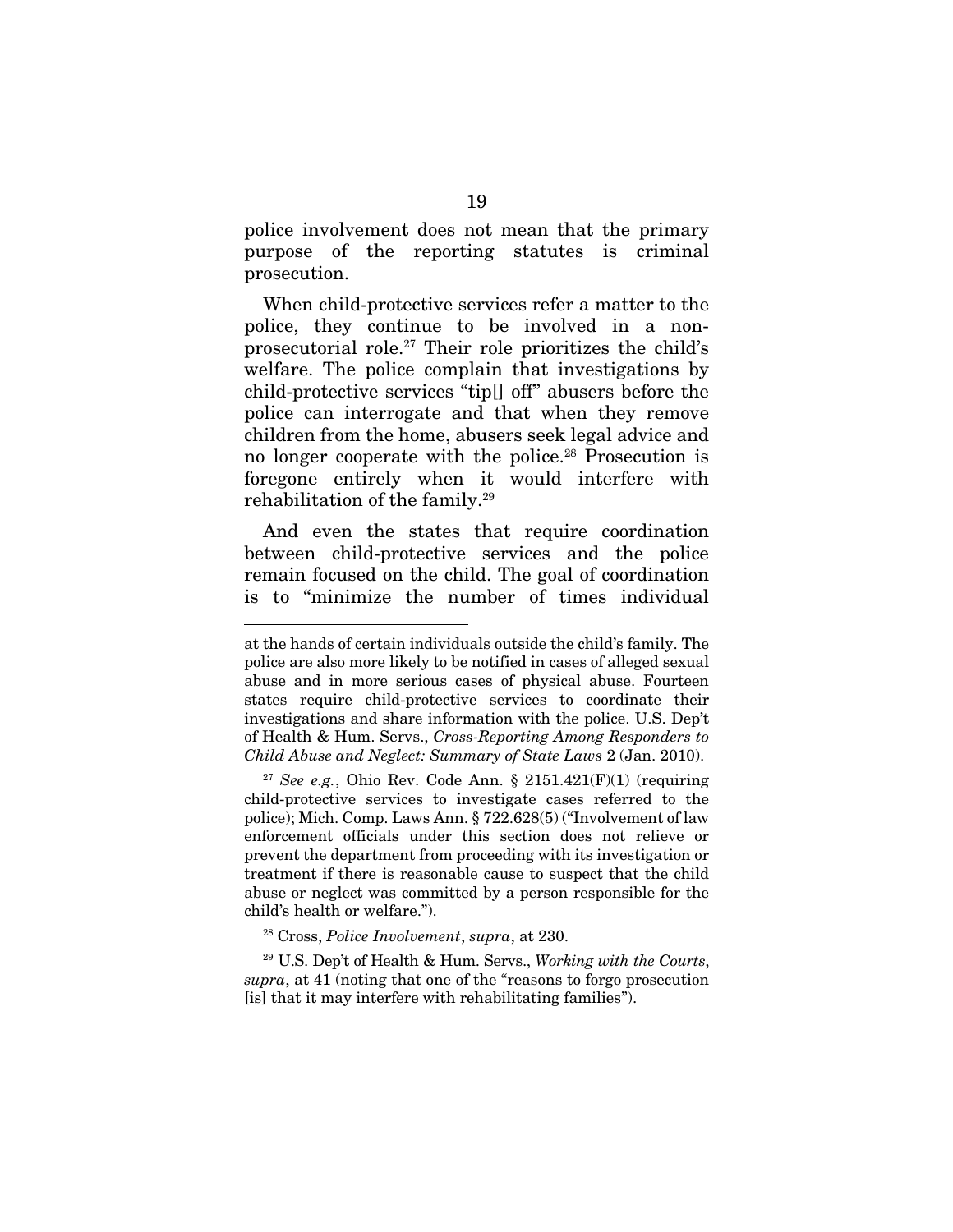children are interviewed," thus protecting the child from the trauma of repeated interviewing.30 It also improves the quality of investigations while facilitating the removal of children when their safety demands  $it.<sup>31</sup>$ 

Finally, police involvement itself often is aimed at protection rather than at future prosecution. The police have the power both to remove children from an environment in which they are abused and to remove the person suspected of committing the maltreatment.32 They exercise these powers to ensure the child's wellbeing rather than to collect evidence.

States thus use mandatory reporting to protect children. They do so through investigations and civil proceedings that may involve the police but rarely lead to criminal prosecution.

## 3. The Court has recognized the distinction between a protective and punitive purpose in defining other rights.

The Court has long distinguished between laws that are protective and those that are prosecutorial or punitive. These same distinctions are relevant to mandatory reporting. Indeed, they help to establish

 <sup>30</sup> U.S. Dep't of Health & Hum. Servs., *Cross-Reporting Among Responders to Child Abuse and Neglect*, *supra*, at 2; *see, e.g.*, Conn. Gen. Stat. Ann. § 17a-101h (explaining that the goal is to "minimize the number of interviews of any child").

<sup>31</sup> Cross, *Police Involvement*, *supra*, at 229.

<sup>32</sup> Donna Pence & Charles Wilson., *The Role of Law Enforcement in the Response to Child Abuse and Neglect* 7 (1992), available at https://www.childwelfare.gov/pubs/usermanuals/law/ law.pdf.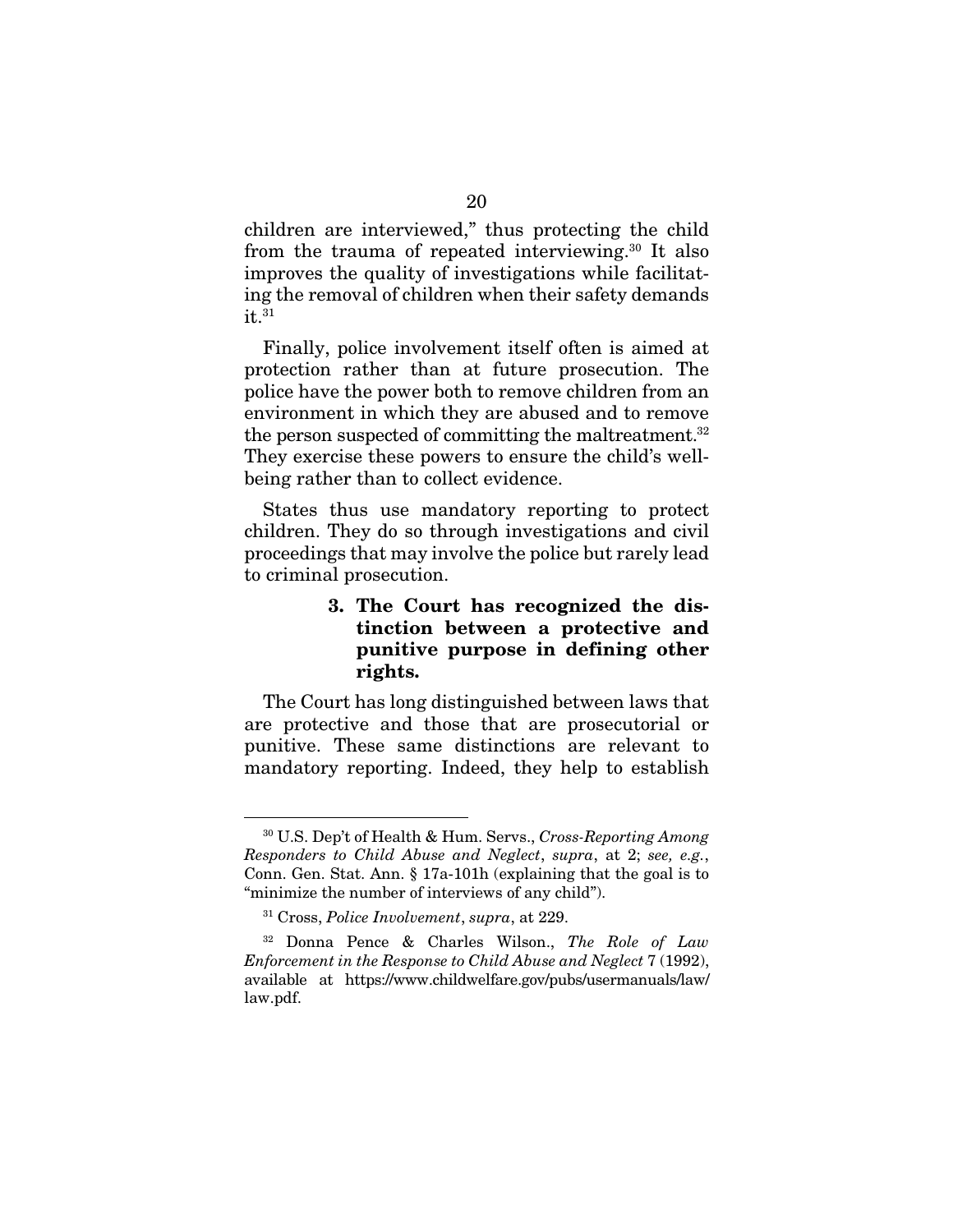that the primary purpose of mandatory reporting is in fact protective and not prosecutorial.

First, the fact that an act is triggered by criminal behavior and may lead to criminal prosecution does not make the act punitive. In Fourth Amendment cases, the Court has emphasized the distinction between police checkpoints with the "primary purpose" of "detect[ing] evidence of ordinary criminal wrongdoing," and those "designed to intercept illegal aliens" or "aimed at removing drunk drivers from the road." *City of Indianapolis v. Edmond*, 531 U.S. 32, 38–39 (2000). All these checkpoints identify criminal conduct and may result in arrest. But in the case of intercepting illegal aliens or removing drunk drivers, police involvement is primarily aimed at preventing future harm and thus does not violate the Fourth Amendment. *Id*.

And in the statutory context, the test to determine whether an act is punitive is "the legislative objective." *Smith v. Doe*, 538 U.S. 84, 92 (2003). Based on this test, the Court has upheld sex-offender-registration and commitment statutes under the Ex Post Facto Clause. The Court distinguished between ordinary criminal statutes and sex-offender registration and commitment statutes that are "'designed to protect the public from harm.'" *Id.* at 93 (quoting *Kansas v. Hendricks*, 521 U.S. 346, 361 (1997)). In each instance, intervention is "triggered" by and dependent upon prior criminal conduct. Yet intervention is nonpunitive when proof of the conduct is "not to punish past misdeeds, but primarily to show the accused's mental condition and to predict future behavior." *Hendricks*, 521 U.S. at 361–62 (quoting *Allen v. Illinois*, 478 U.S. 364 at 371 (1986)). Here, too, mandatory-reporting statutes are meant to protect.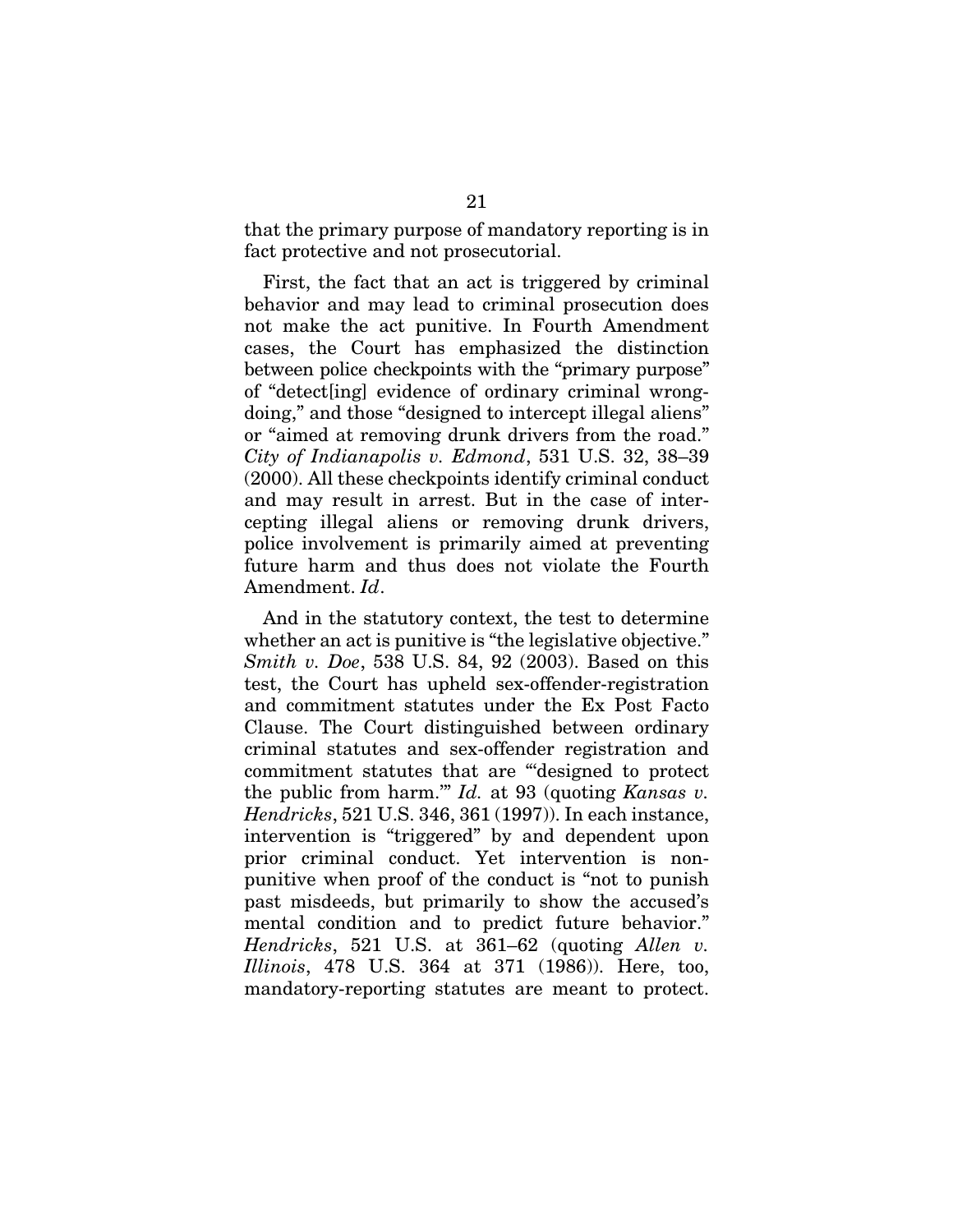The fact that the behavior they report is often criminal and may lead to prosecution does not undermine their primary purpose.

Second, states often act with the primary purpose of protecting children well beyond emergencies. In the typical emergency, separating the victim from the perpetrator adequately protects the victim because the victim is capable of self-protection (or of renewing a request for protection). But while protection of adults may require only brief intervention, protection of children requires continued monitoring and repeated inquiry. Parents have exclusive custody of a child until he reaches majority, and the child "cannot usually extricate himself" from a "brutal or dysfunctional" family or home. *Miller*, 132 S. Ct. at 2468.

In *Prince v. Massachusetts*, the Court upheld the criminal conviction of a nine-year-old's guardian for allowing the child to distribute religious materials in violation of child-labor laws. 321 U.S. 158, 170 (1944). The Court rejected the dissent's argument that the harms justifying conviction must be "immediate." *Id.* at 175 (Murphy, J., dissenting). It noted that the state has a long-term interest in children being "safeguarded from abuses and given opportunities for growth into free and independent well-developed men and citizens." *Id.* at 165. States have this long-term interest in the safety of children in particular given the lasting effects of adverse events on their development. Like child-labor laws, mandatory-reporting statutes operate to protect the long-term well-being of children.

Third, the Constitution goes a long way in accommodating state laws that protect children. The Court has explained, for example, that "[i]t is evident beyond the need for elaboration that a State's interest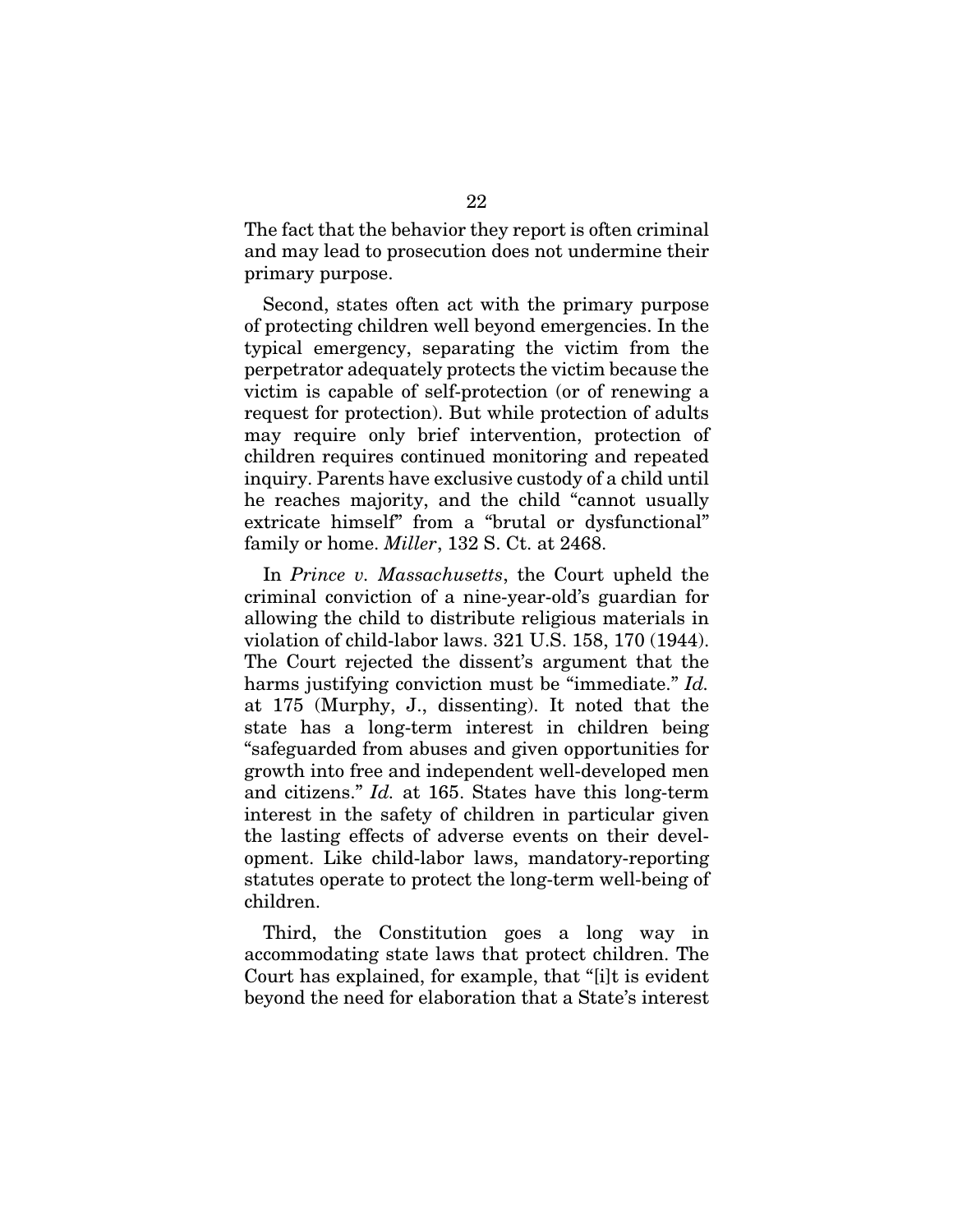in safeguarding the physical and psychological wellbeing of a minor is compelling." *Osborne v. Ohio*, 495 U.S. 103, 109 (1990) (citation and quotation marks omitted); *see also Ritchie*, 480 U.S. at 60 (noting in the due-process context Pennsylvania's "compelling interest in protecting its child-abuse information" as part of its "efforts to uncover and treat abuse"). The mandatory-reporter statutes at issue are a classic example of laws aimed at protecting children.

\* \* \*

Mandatory reporters, much like young children, do not have "a primary purpose of creating an out-ofcourt substitute for trial testimony." *Bryant*, 131 S. Ct. at 1155. Indeed, to find that mandatory reporters act with that purpose would ignore the explicit legislative purpose of mandatory-reporting statutes—which is to protect the child and rehabilitate the family.

## II. THE CONCLUSION THAT YOUNG CHILDREN'S DISCLOSURES ARE NON-TESTIMONIAL WILL PROMOTE ACCURACY IN ADJUDICATING MAL-TREATMENT CASES

The practical implications of this case are straightforward. A holding that young children's disclosures to mandatory reporters are testimonial would mean that if a child is unwilling or unable to testify in a criminal trial, those disclosures cannot be admitted—no matter their accuracy. Meanwhile, a contrary holding does not mean that such disclosures must be admitted or that they will be the only evidence at trial. Instead, it would allow courts to assess the admissibility of those disclosures under the rules of evidence and, if they are admitted, allow juries to consider them along with other evidence.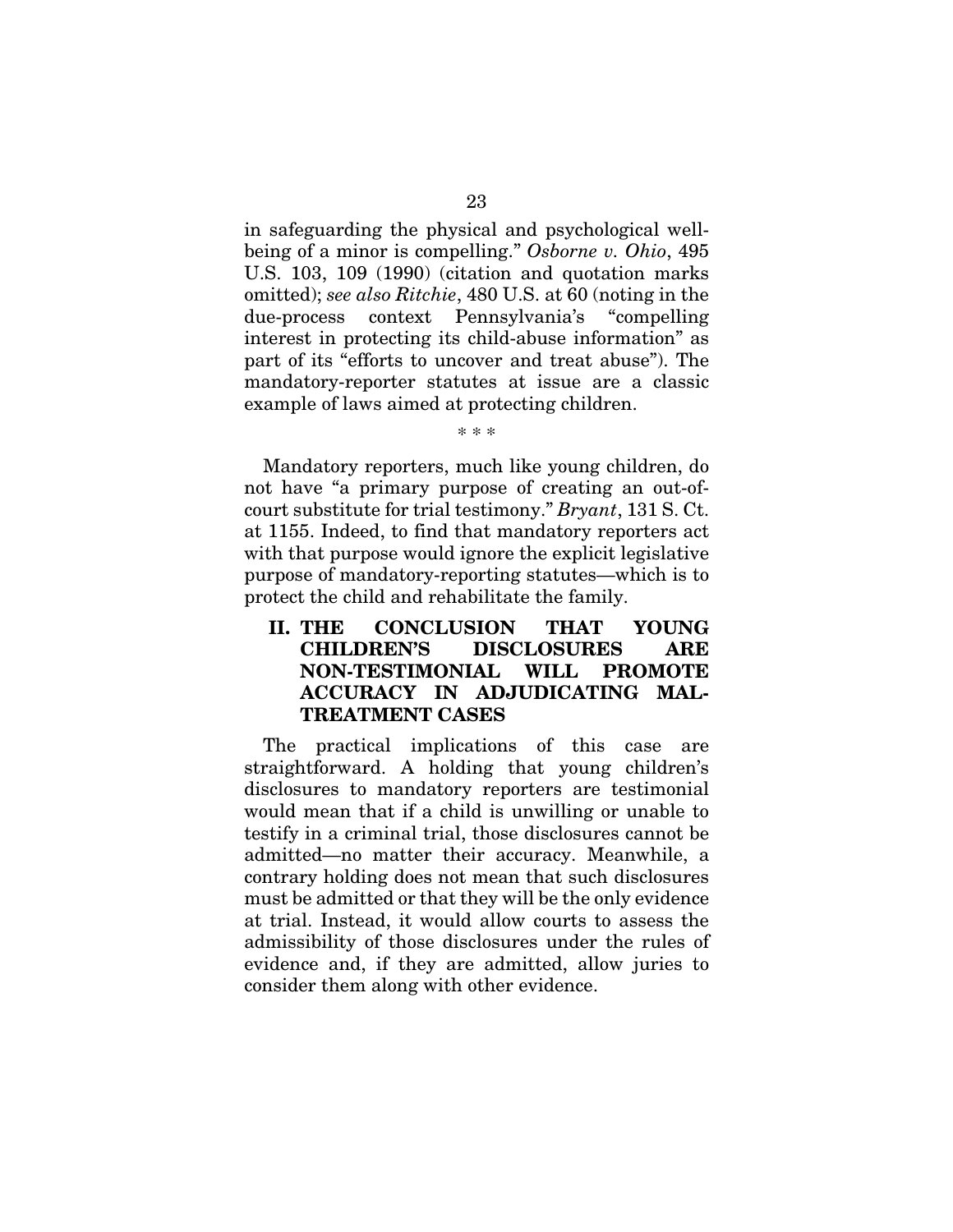#### A. It Will Encourage Accurate And Fair Maltreatment Prosecutions

This case will not lead to a flood of trials that rely solely on a child's hearsay. On the contrary, prosecutors already have an incentive to produce child victims because they know that jurors want to see them testify.33 In fact, even prior to *Crawford*, prosecutors rarely relied on children's hearsay.<sup>34</sup> In practice, prosecutors are likely to rely on hearsay only when the child is unable to qualify as a witness, as happened in this case. JA12.

And the disclosures will still need to fall within an exception to the hearsay rule. Most states have special exceptions for children's disclosures of maltreatment. These exceptions require the court to assess the reliability of the disclosure and either require a showing of unavailability or corroboration of the maltreatment.35

Despite not fully understanding the legal system, young children can accurately recount events. They tend to be more suggestible, but when questioned properly, they are capable of providing reliable

 <sup>33</sup> John E.B. Myers et al., *Jurors' Perceptions of Hearsay in Child Sexual Abuse Cases*, 5 Psychol. Pub. Pol'y & L. 388, 411 (1999) ("[P]rosecutors are reluctant to take child sexual abuse cases to trial unless the victim is available to testify.").

<sup>34</sup> Angela D. Evans & Thomas D. Lyon, *Assessing Children's Competency to Take the Oath in Court: The Influence of Question-Type on Children's Accuracy*, 36 L. & Hum. Behav. 195, 197 (2012) (finding that hearsay was admitted in lieu of children's testimony in 3 percent of child sexual abuse cases between 1997 and 2001).

<sup>35</sup> Nat'l Ctr. for Prosecution of Child Abuse, *Investigation and Prosecution of Child Abuse* 369–70 (3d ed. 2004).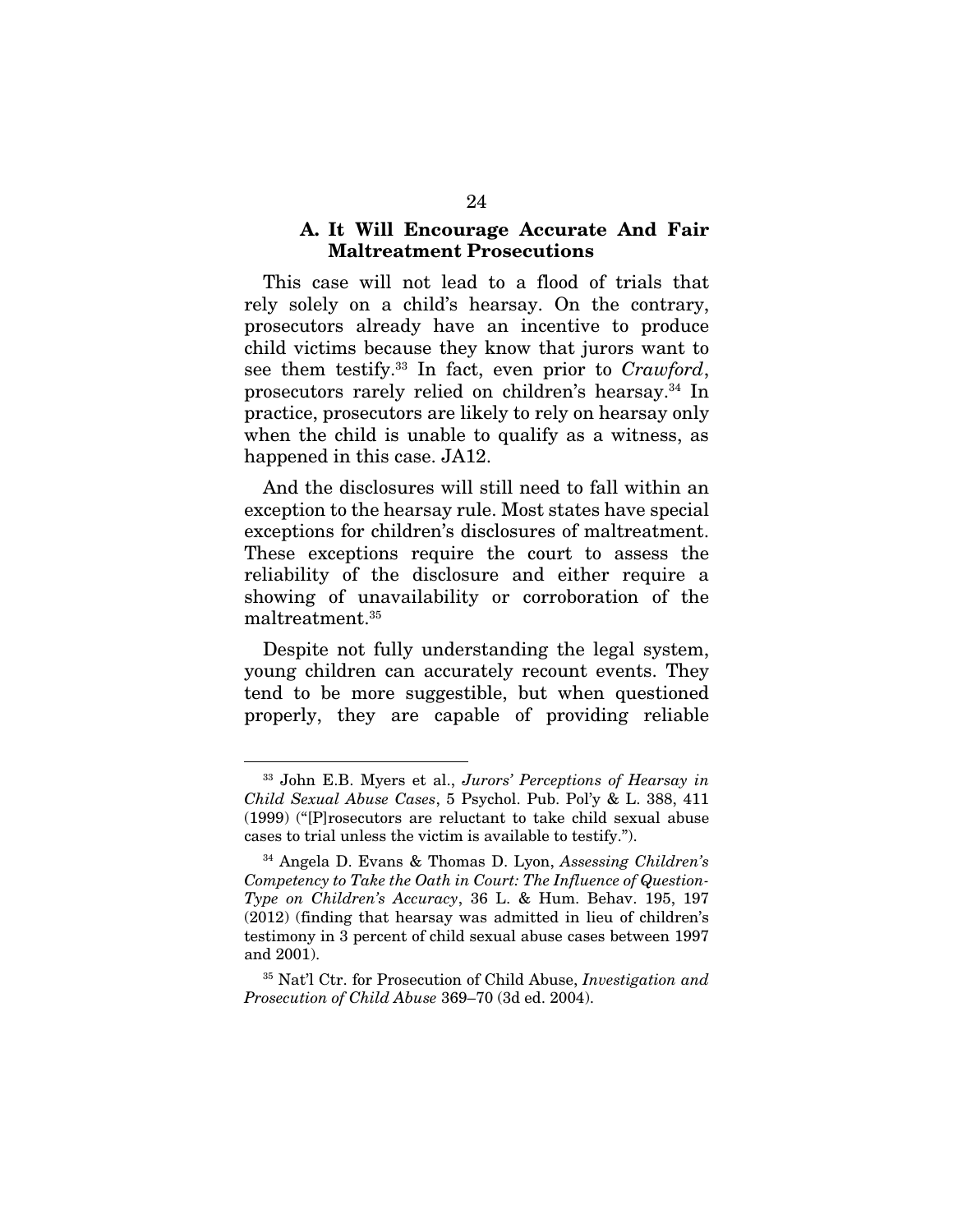statements.36 Compared to older children and adults, they are less inclined to  $lie^{37}$  and less capable of lying effectively.38 They are especially unlikely to make false accusations against adults who are close to them.

Nor are children's disclosures unreliable simply because they fail to qualify as competent to testify. In the first place, young children are most likely to be unavailable because they refuse to testify or are unable to maintain their composure when testifying, not because they are declared incompetent.39 And

37 Angela D. Evans & Kang Lee, *Emergence of Lying in Very Young Children*, 49 Developmental Psychol. 1958, 1961 (2013) (noting that children's ability to lie emerges at three years of age).

38 Victoria Talwar et al., *Lying in the Elementary School Years: Verbal Deception and its Relation to Second-Order Belief Understanding*, 43 Developmental Psychol. 804, 809 (2007) (surveying 6- to 11-year-olds and concluding that older children are better able to maintain a lie).

39 In this case, the child's "demeanor" and "behavior" led the trial court to find that he was not competent to testify; the court concluded, "he's gone already." JA12. Testifying in a courtroom is an inherently difficult exercise for young children. One study asked four- to eight-year-olds to testify in a mock-trial setting. Despite efforts to make the trial comfortable for the children, 25 percent "refused to testify, either by outright refusal or by appearing distressed so that the research assistant judged that the child should not continue." Gail S. Goodman et al., *Face-to-*

 <sup>36</sup> Carole Peterson, *Children's Autobiographical Memory Across the Years: Forensic Implications of Childhood Amnesia and Eyewitness Memory for Stressful Events*, 32 Developmental Rev. 283, 303 (2012). Even experts who are skeptical of young children's abuse disclosures endorse the probative value of their statements. Richard D. Friedman & Stephen J. Ceci, *The Child Quasi-Witness*, U. Chi. L. Rev., manuscript at 9 (forthcoming) ("Though very young children are often more vulnerable to suggestion than adults are, their memory is reasonably good, even over an extended period. . . ." (footnotes omitted)), available at http://www-personal.umich.edu/~rdfrdman/quasi.chicago.pdf.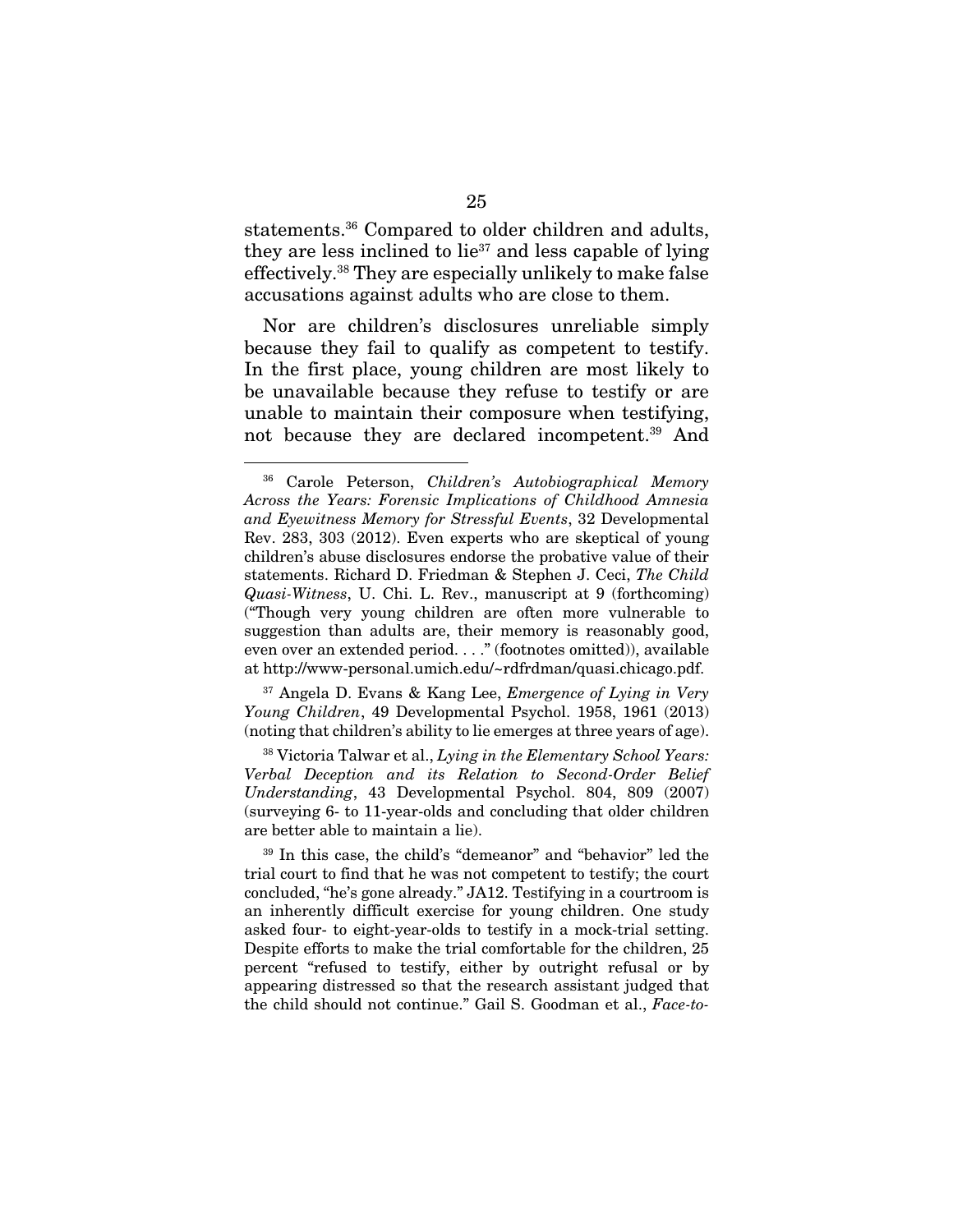even when they provide inadequate responses to competency questions, the cause is typically poor questioning, compounded by the stresses of appearing in court.40

In this case, for example, the child—four years old at the time of trial—made several errors that are understandable given his age. He responded "no" when asked if he knew "the difference between the truth and a lie," JA7, a common response among children in court who nevertheless understand the concept of truth.41 On the other hand, he correctly identified a false statement as a lie, stated that he would receive a "whooping" for telling lies, and affirmed that he would tell the truth. JA9. He also had trouble with questions about his birthdate, his grade in school, and his current living situation. These questions seem simple yet inquire into concepts that prove difficult for young children—in fact, nearly half of maltreated six-year-olds do not know their own birthdates.<sup>42</sup> Children often recall the central aspects

<u>.</u>

*Face Confrontation: Effects of Closed-Circuit Technology on Children's Eyewitness Testimony and Jurors' Decisions*, 22 L. & Hum. Behav. 165, 179 (1998).

<sup>40</sup> Evans & Lyon, *supra*, at 201. *See also* Saywitz, *Children's Knowledge*, *supra*, at 523-24.

<sup>41</sup> Evans & Lyon, *supra*, at 202. The reason for this error is unclear but may have to do with children's interpretation of the question as a suggestion that the questioner will provide the information.

<sup>42</sup> Lindsay Wandrey, et al., *Maltreated Children's Ability to Estimate Temporal Location and Numerosity of Placement Changes and Court Visits*, 18 Psychol. Pub. Pol'y & L. 79, 90 (2012) (finding that 40 percent of maltreated 6-year-olds did not know their birthdates).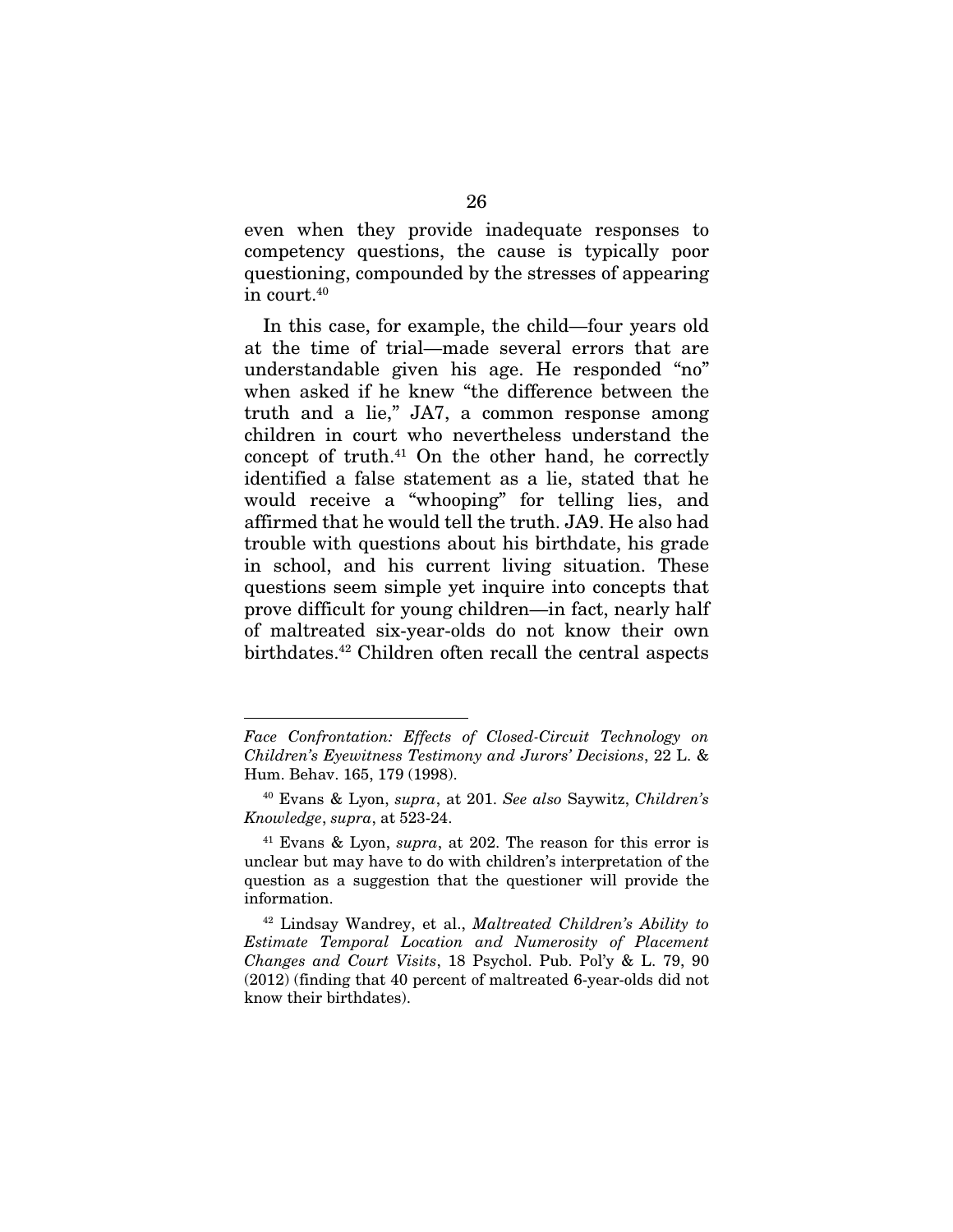of significant events while struggling to answer temporal questions about those same events.<sup>43</sup>

Courts can accommodate a child's limited vocabulary by modifying their procedures and using simpler words.44 If questioned in a child-friendly way, most children can explain the difference between truth and falsehood and know the importance of telling the truth by four years of age.45 Even very young children who do not know the labels "truth" and "lie" reliably reject false statements.46 Young children are unlikely to understand the word "oath," but they appreciate the significance of a "promise" at an early age.<sup>47</sup> They are more likely to tell the truth after promising to do so even when they have difficulty in demonstrating their understanding of the meaning of truth and lies.<sup>48</sup>

45 Thomas D. Lyon, et al., *Right and Righteous: Children's Incipient Understanding of True and False Statements*, 14 J. Cognition & Development 437, 451 (2013).

 <sup>43</sup> *See* Peterson, *supra*, at 293.

<sup>44</sup> *See, e.g.*, Thomas D. Lyon, *Child Witnesses and the Oath: Empirical Evidence*, 73 S. Cal. L. Rev. 1017, 1057–58 (2000) (many courts allow children to "promise to tell the truth" rather than take a formal oath).

<sup>46</sup> *Id.*

<sup>47</sup> Saywitz, *Children's Knowledge*, *supra*, at 528 (finding that young children do not understand the word "oath"); Thomas D. Lyon & Angela D. Evans, *Young Children's Understanding That Promising Guarantees Performance: The Effects of Age and Maltreatment*, 38 L. & Hum. Behav. 162, 169 (2014) (finding that young children have some understanding of "promise" and "will," supporting asking children "do you promise that you will tell the truth?").

<sup>48</sup> Thomas D. Lyon, et al., *Coaching, Truth Induction, and Young Maltreated Children's False Allegations and False Denials,* 79 Child Development 914, 925 (2008).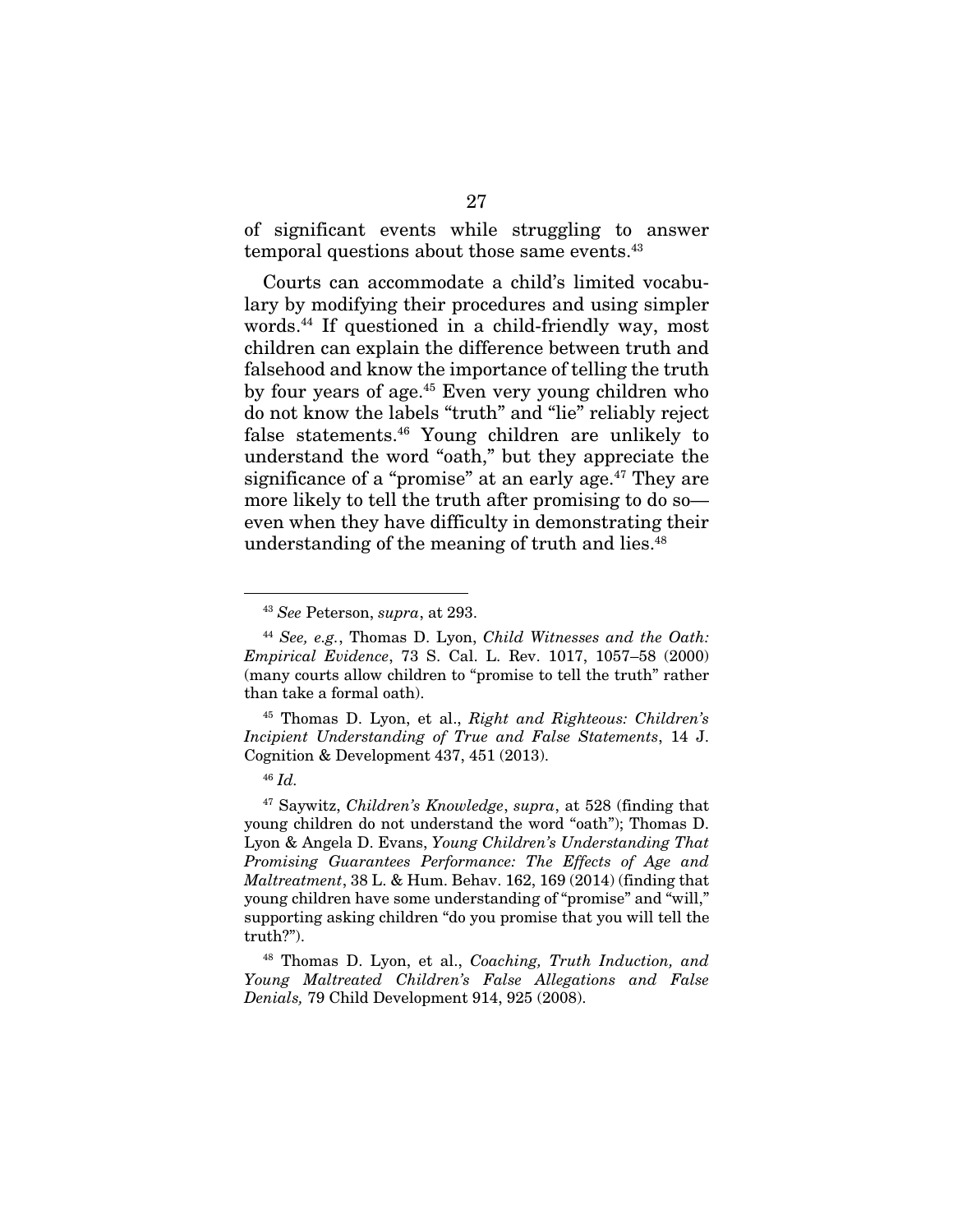Defendants are not left defenseless when a child fails to qualify as competent. Those who wish to confront the child in court can waive their objections to competency and ask for accommodations to make the child more comfortable. If the child still fails to qualify, defendants can argue to the jury that the child's prior statements are thus unreliable. Defendants also can highlight the dangers of suggestibility. For their part, jurors understand that young children have weaker memories and are more suggestible.<sup>49</sup> They are less likely to convict if defendants focus on potential influences by parents or others.<sup>50</sup>

### B. It Will Also Improve The Quality Of Maltreatment Investigations

This case will also affect how states investigate allegations of maltreatment. A recognition that these disclosures are non-testimonial will enable states to continue improving their process for investigating child maltreatment. This, in turn, will enhance the reliability of such disclosures.

Many states employ trained interviewers to conduct videotaped interviews with children.<sup>51</sup> Videotaping has a number of advantages. It enables viewers to assess the exact words and tone of the interviewer and the child. It reduces the need for multiple parties to

 <sup>49</sup> Jodi A. Quas, et al., *Do Jurors "Know" What Isn't So About Child Witnesses?,* 29 L. & Hum. Behav. 425, 448 (2005).

<sup>50</sup> Stacia N. Stolzenberg & Thomas D. Lyon, *Evidence Summarized in Attorney's Closing Arguments Predicts Acquittals in Criminal Trials of Child Sexual Abuse*, 19 Child Maltreatment 119, 127 (2014).

<sup>51</sup> Myrna S. Raeder, *Distrusting Young Children Who Allege Sexual Abuse: Why Stereotypes Don't Die and Ways to Facilitate Child Testimony*, 16 Widener L. Rev. 239, 252 (2010).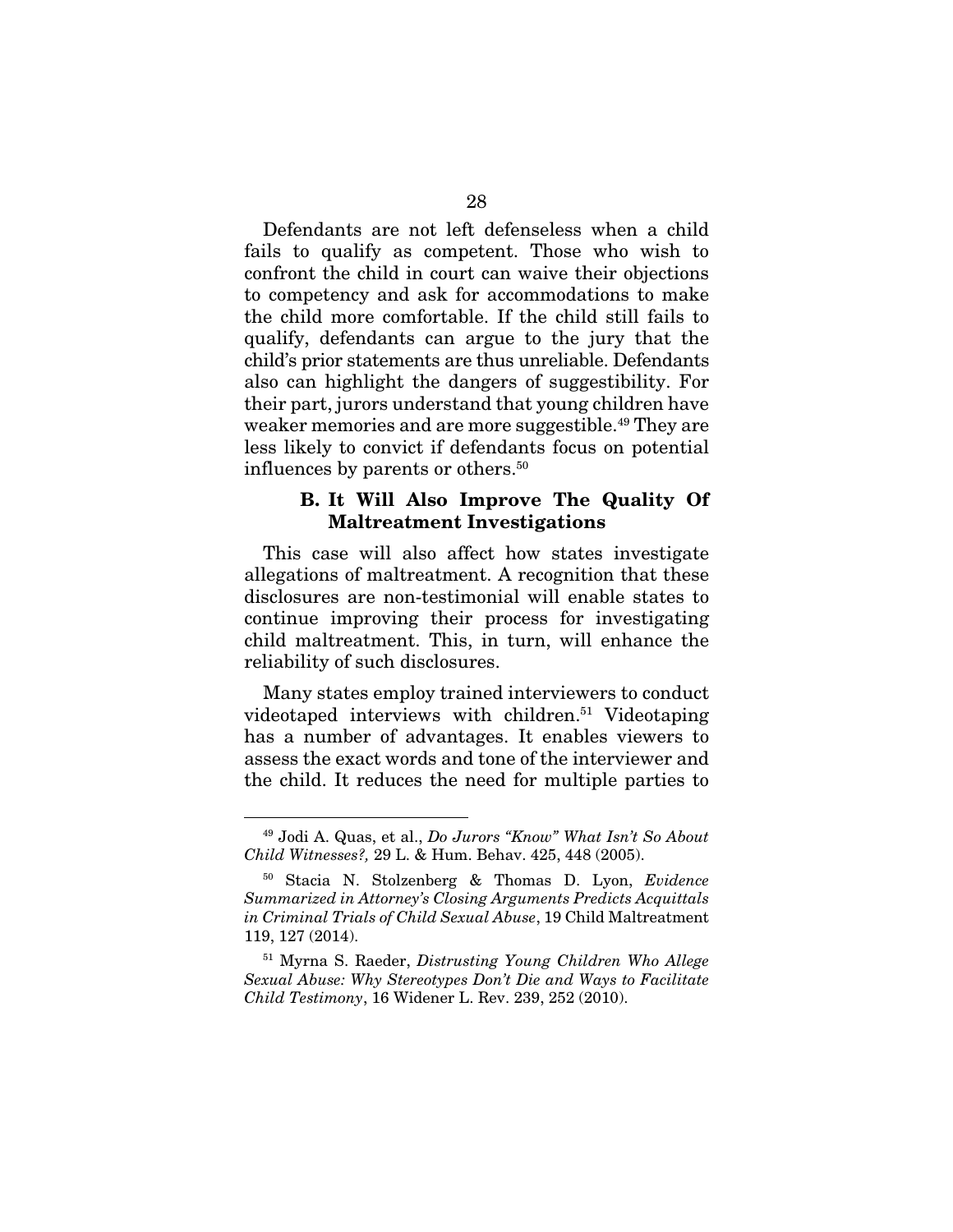interview the same child.52 It also reduces the likelihood that repeated interviews will distort the child's memory.

These interviewers often use protocols such as interview instructions, promises to tell the truth, productive rapport building, and open-ended questions.<sup>53</sup> Such protocols reduce the likelihood of suggestion and make the interviews more effective.

Because videotaping and protocols make interviews more formal, however, they have led some courts to conclude that statements in these settings are testimonial.54 This case provides an opportunity for the Court to offer guidance on this issue—particularly regarding the balancing of factors such as the child's perspective (for example, did the child recognize that the interview might be used as evidence) and the extent of police involvement (for example, did the police initiate the interview or prescribe the questions asked). A holding that young children's disclosures in these settings are non-testimonial would encourage states to continue improving their investigations through these methods.

 <sup>52</sup> Frank E. Vandervort, *Videotaping Investigative Interviews of Children in Cases of Child Sexual Abuse: One Community's Approach*, 96 J. Crim. L. & Criminology 1353, 1389–90 (2006).

<sup>53</sup> *See generally* Am. Prof'l Soc'y on the Abuse of Children, *Practice Guidelines: Forensic Interviewing in Cases of Suspected Child Abuse* (2012).

<sup>54</sup> John E.B. Myers, *Myers on Evidence of Interpersonal Violence, Child Maltreatment, Intimate Partner Violence, Rape, Stalking, And Elder Abuse* 874–76 (5th ed. 2012) (collecting cases).